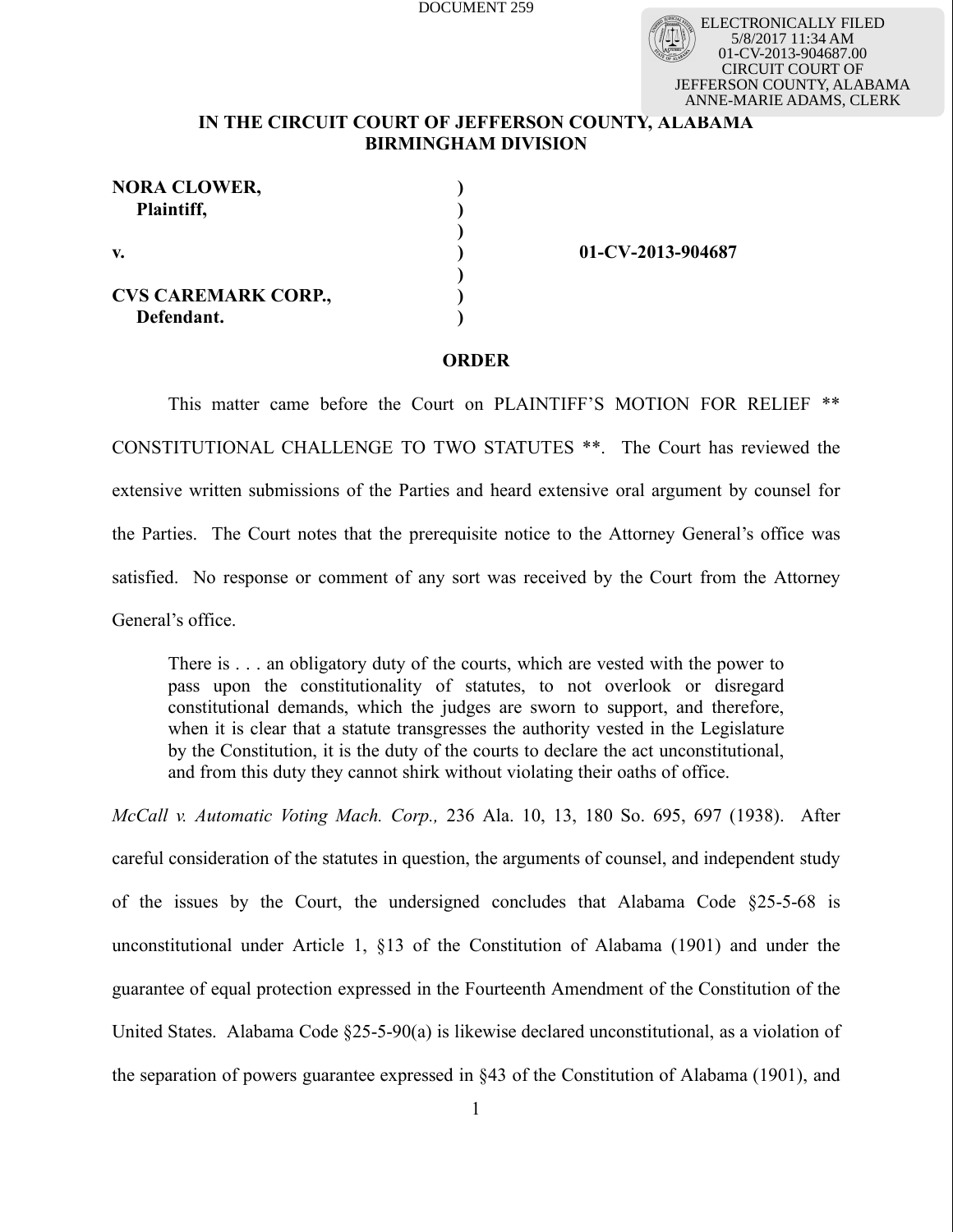the due process protections of the state and federal constitutions.

Because the Court finds those statutes to be unconstitutional, the entire Workers' Compensation Act is declared unconstitutional because of the non-severability statute (Ala. Code §25-5-17) inserted into the Act by the Alabama Legislature in 1984. Because of the drastic result that the non-severability statute produces, this Order is hereby STAYED for a period of 120 days, to allow the Alabama Legislature, which is currently in session, to cure the constitutional deficiencies caused by Alabama Code §25-5-68 and Alabama Code §25-5-90. At the end of 120 days from the date of this Order, absent compelling reason or appropriate action by the Alabama Legislature, this Order shall take full effect, and the finding of unconstitutionality of the Alabama Workers' Compensation Act shall be made law.

## **I. The Plaintiff Has Standing to Bring This Challenge**

"Any person ... whose rights, status, or other legal relations are affected by a statute ... may have determined any question of construction or validity arising under the ... statute..., and obtain a declaration of rights, status, or other legal relations thereunder." Ala. Code §6-6-223 (1975). In *City Council of City of Prichard v. Cooper*, 358 So. 2d 440 (Ala. 1978), the Supreme Court of Alabama relied on that statute and precedent to hold that a mayor properly had standing to seek a determination that the city council's practice of governing by a majority vote of its 5 members via correspondence was unlawful – *despite the fact that the mayor had not shown that any injury had yet occurred.* Because the Supreme Court determined that the council's chosen voting method "*might* make [the mayor's] actions either inconsistent with his own legal duties or subject to legal challenge," 358 So. 2d at 441 (emphasis added), "standing" was properly invoked. Quoting precedent, the Court continued:

Official action, done *or threatened*, challenged as unlawful, a usurpation of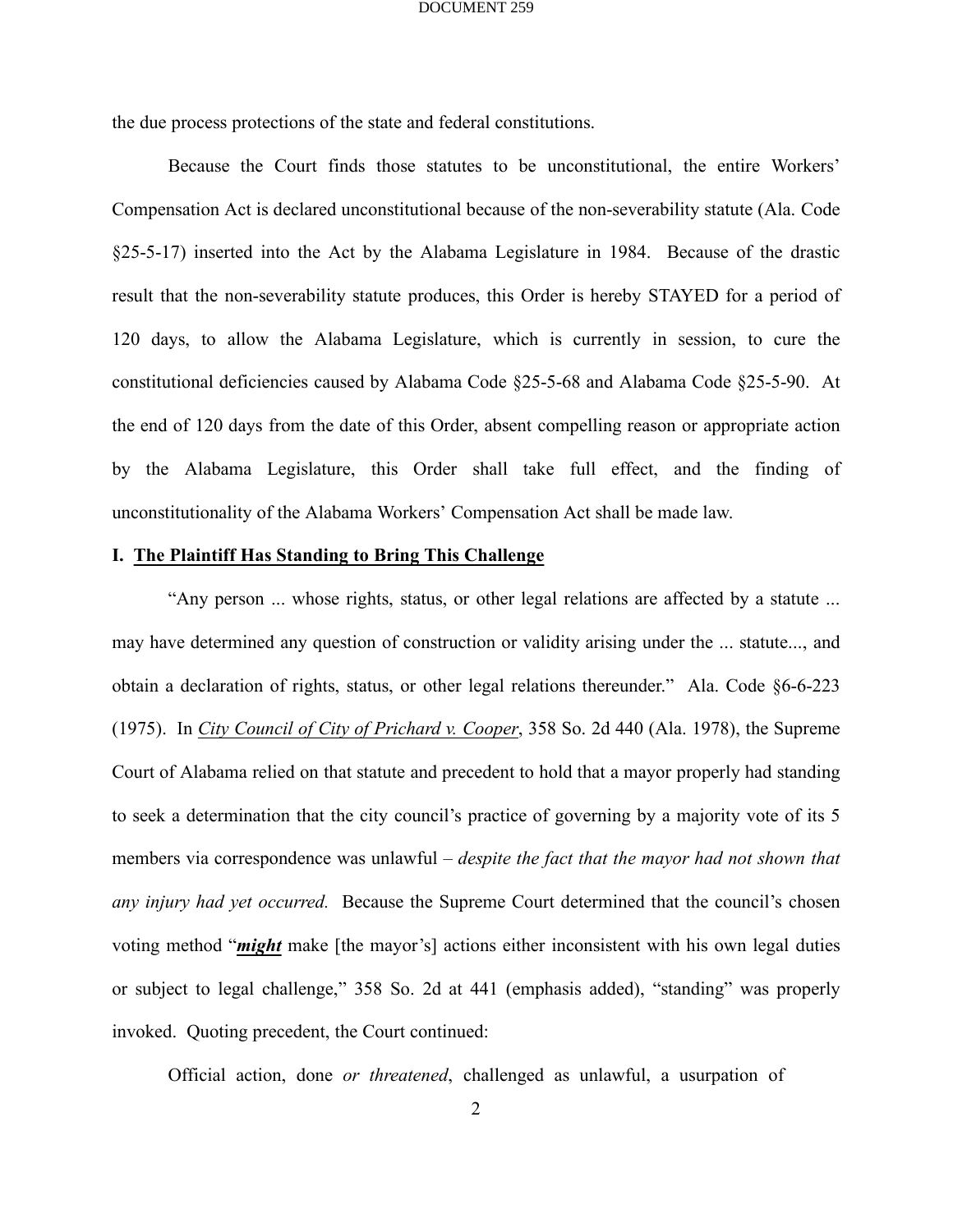official power, whether lack of authority appears in the terms of the statutes, ... are said to be determinable in this manner [by declaratory judgment] rather than to force the parties to seek injunctive relief....

358 So. 2d at 441 (emphasis added, citation omitted).

In other words, there are two ways to look at what here is presented: this Court could force a trial, achieve a result actually harmful to the plaintiff's position – and then require the plaintiff to ask to enjoin enforcement of the law, or this Court could recognize the threatened harm and decide the issue now. Given the procedural mandate of Rule 1(c), A.R.Civ. P. ("[t]hese rules shall be construed and administered to secure the just, speedy and inexpensive determination of every action"), decreed by the Supreme Court of Alabama as the primary rule of procedure with good reason, and given further the legislative mandate in workers' compensation cases pursuant to Alabama Code §25-5-88 ("all civil actions filed [under the Workers' Compensation Act] shall be preferred actions and shall be set down and tried as expeditiously as possible"), addressing this issue now is not only permissible and preferable to addressing it later, it is wise stewardship of the resources of the judicial branch of government.

Although this Court found no Alabama precedent directly on point regarding challenges to the constitutionality of workers' compensation statutes, claimants in sister states have successfully challenged workers' compensation laws before meeting any ostensible requirement of having been subjected to their harsh application, and have done so despite objections to lack of "standing" to do so. For example, in *Lynch v. City of Jellico*, 205 S.W.3d 384 (Tenn. 2006), the constitutionality of certain workers' compensation statutes was before the Supreme Court of Tennessee. Before reaching that issue, however, that court preliminarily had to resolve the issue of whether the plaintiffs had standing to press the challenge. In *Lynch*, plaintiffs in two separate workers' compensation lawsuits challenged both the constitutionality of laws requiring benefit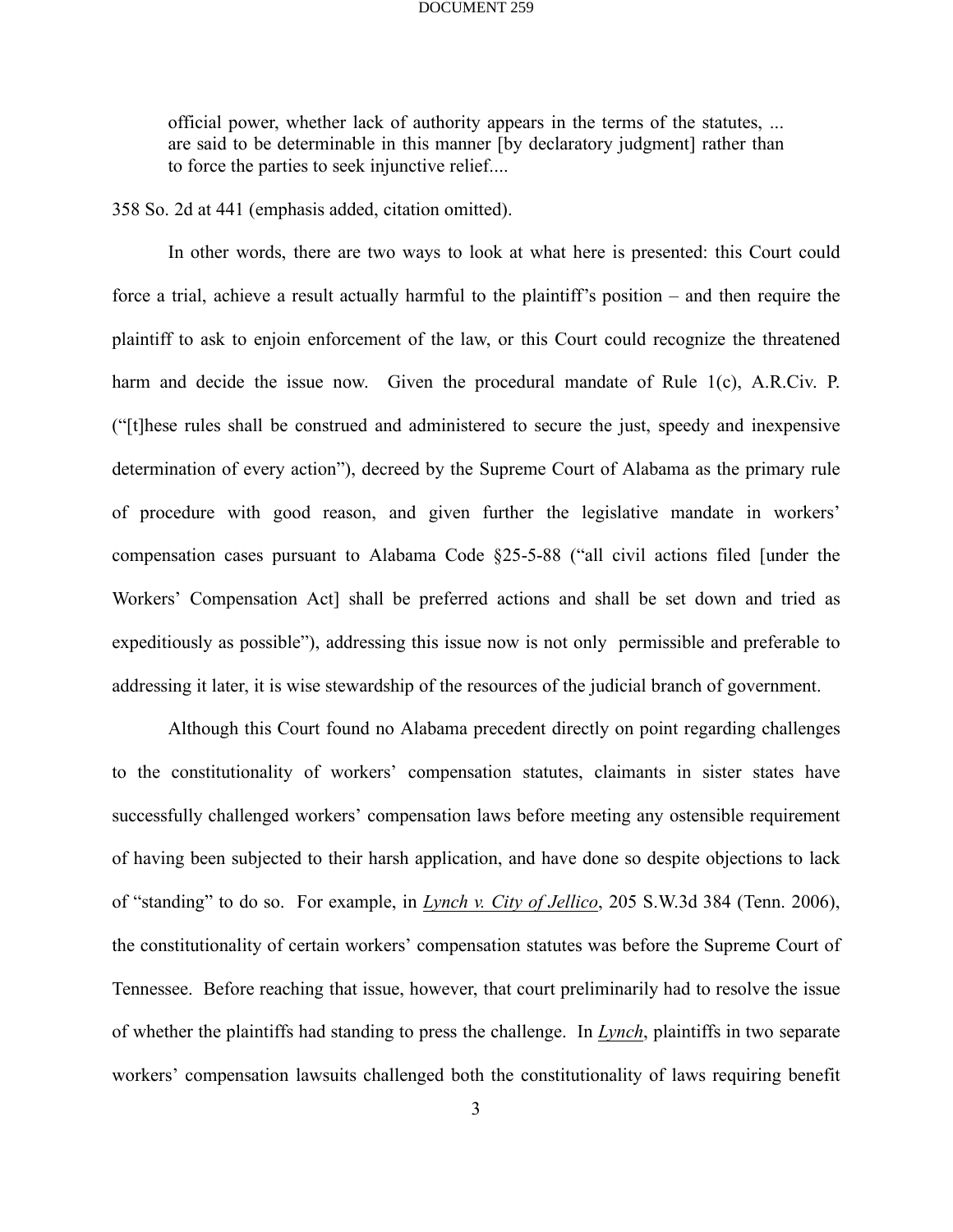review conferences and laws prescribing the method of calculating permanent partial disability benefits awards. Each side moved for summary judgment, and the defendants objected because the permanent partial disability calculations for these plaintiffs had not yet been applied. 205 S.W.3d at 394; *see also id*. at 389 – apparently, unlike this case, compensability in those cases was also undetermined. The Supreme Court of Tennessee ruled:

[W]e are persuaded that the plaintiffs have standing to challenge the constitutionality of [these laws]. According to plaintiffs' complaints, they each suffered compensable work-related injuries on specific dates while working for specific employers. Taking these allegations as true  $-$  as we must at this point in the litigation – the plaintiffs' benefits are subject to the multiplier provisions of [the laws]. Thus, we are not confronted with a conjectural or hypothetical dispute. Also, the claims being advanced by the plaintiffs are capable of being redressed by a favorable decision of the courts.

205 S.W.2d at 395. Even though the particular statutes about which the plaintiffs complained as being unconstitutional had not yet been applied, because they qualified for protection of the workers' compensation act as a whole, they had standing to challenge the threatened application of the particular laws about which they complained.

In *Texas Workers' Comp. Comm'n v. Garcia*, 893 S.W.2d 504 (Tex. 1995), which addressed the constitutionality of several provisions of the Texas workers' compensation scheme, the plaintiffs included the Texas Legal Services Union Local 2, and the Texas AFL-CIO. At issue (in relevant part) was whether the Texas AFL-CIO had standing to make the constitutional challenge. In reliance on *Hunt v. Washington State Apple Advertising Comm'n*, 432 U.S. 333, 343 (1977), and because (a) the AFL-CIO was comprised of members who would have standing to sue individually, (b) the interests sought to be protected were germane to the organization's purpose, and (c) the claims asserted did not require the participation of individual members, the Texas Supreme Court held that the Texas AFL-CIO had standing to pursue the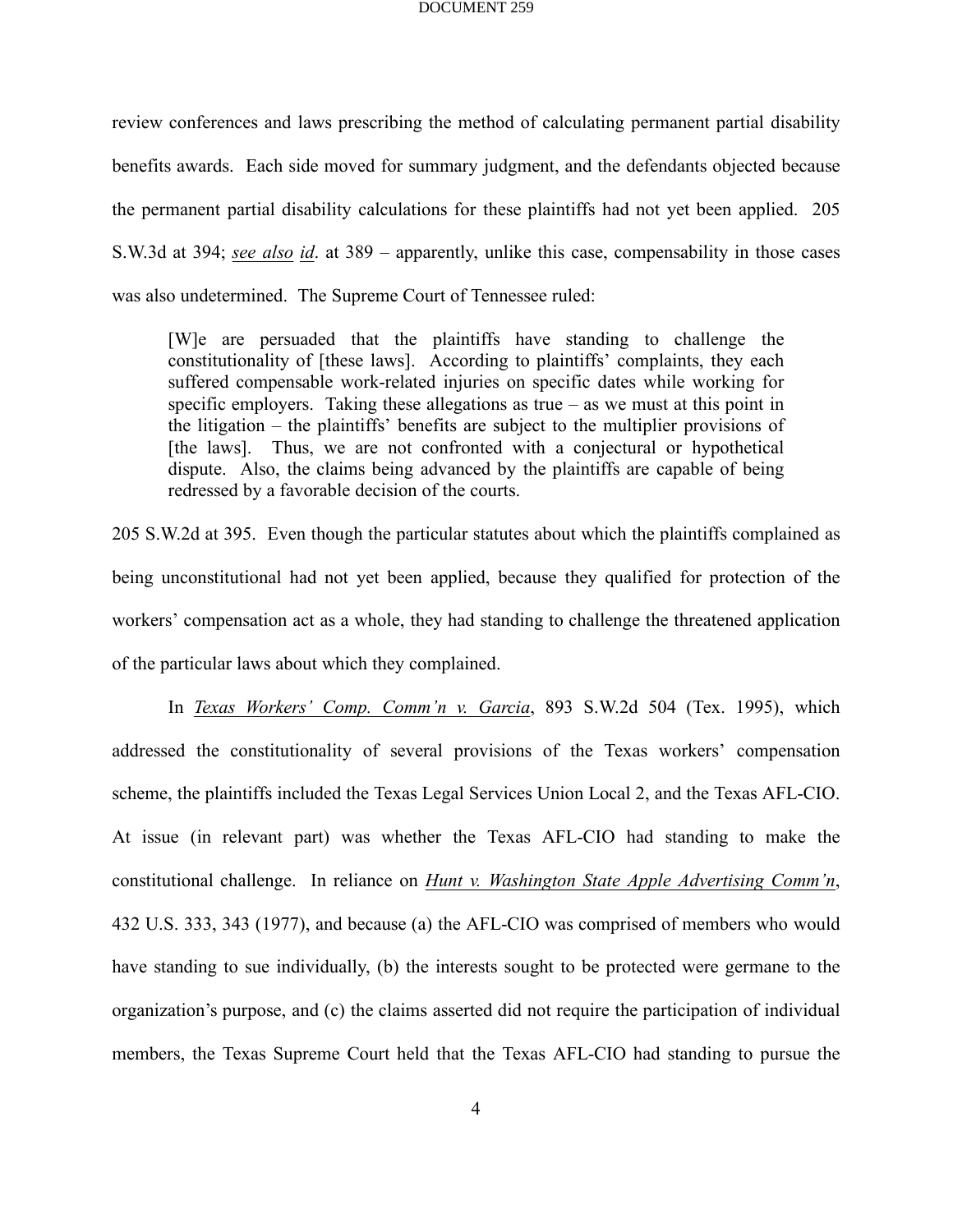constitutional challenge. 893 S.W.2d at 518-19. That holding is significant in this respect: because it was unnecessary for individual members of that organization to participate, that means that evidence of "actual" injury imposed by operation of the laws under attack was unnecessary. In other words, because only a declaration was sought, confronting the issue directly was permissible and preferable to waiting to wade through the time and expense of a full trial. In summary, the Texas Supreme Court noted, "to satisfy the requirement of standing, [plaintiffs] must demonstrate that they are suffering some actual or threatened restriction under the Act." 893 S.W.2d at 518.

Because, in this case, the plaintiff's claim is compensable, the actual or threatened application of §25-5-68 is present. Therefore, this Court concludes that Plaintiff Nora Clower has standing to pursue her challenges.

## **II. The Ways in Which Alabama Code §25-5-68 Is Unconstitutional**

The plaintiff argues that the \$220 "cap" expressed in Alabama Code §25-5-68 is unconstitutional in two ways. First, she says, that statute's cap violates her rights to equal protection of the law as secured by the Fourteenth Amendment to the Constitution of the United States, in that it creates separate classes of workers and effectively punishes one such class without any rational basis whatsoever. Second, she maintains that the statutory cap violates Article 1, §13 of the Constitution of Alabama (1901) in that its unbridled and self-perpetuating rotting away of a "remedy" has left it too infirm to qualify as a "remedy" sufficient to meet the requirement that the Workers' Compensation Act involve adequate "quid pro quo" to pass constitutional muster.

### **A. Equal Protection of the Law Under the U.S. Constitution**

The plaintiff here must concede, for purposes of the equal protection analysis, that no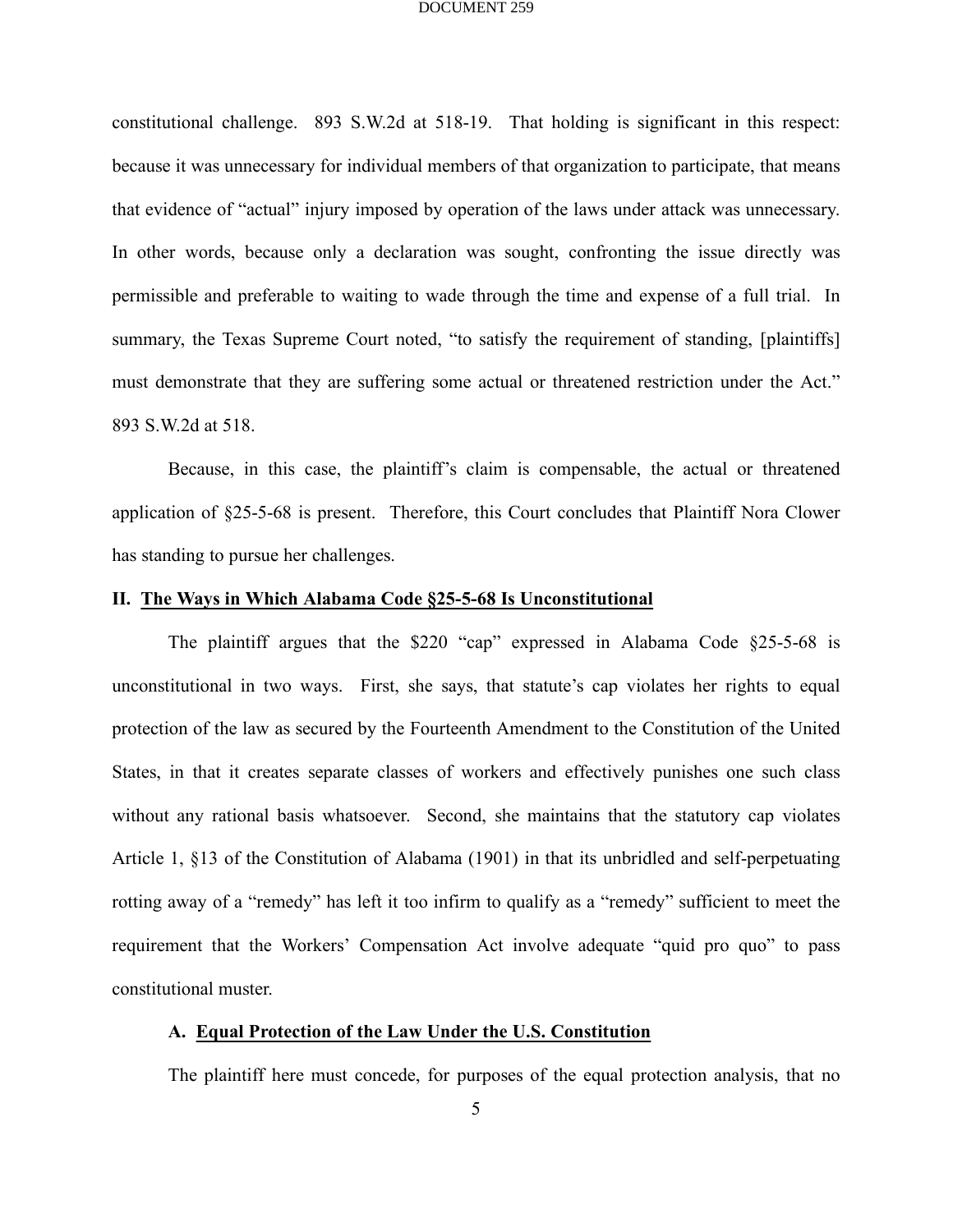"suspect classifications" are here involved, and that, as such, this Court's task is to find a "rational basis" for the classifications created by the \$220 cap in §25-5-68 in order to sustain it:

"[T]he Equal Protection Clause is satisfied so long as there is a plausible policy reason for the classification, the legislative facts on which the classification is apparently based rationally may have been considered to be true by the governmental decisionmaker, and the relationship of the classification to its goal is not so attenuated as to render the distinction arbitrary or irrational."

*Ex parte Flexible Prods. Co.*, 961 So. 2d 111, 119 (Ala. 2006)(quoting *Nordlinger v. Hahn*, 505

U.S.1, 11-12 (1992))(further citations and internal quotation marks omitted).

Alabama Code §25-5-68 creates classifications in two distinct ways.

First, with no identifiable rational basis, the law classifies injured workers based on entitlement to indexed benefits, into a group (a) that *is* entitled to indexed benefits (those entitled to TTD and to permanent total disability benefits), versus a group (b) that *is not* entitled to indexed benefits (those entitled to PPD). By "indexed benefits," the Court refers to those benefits that are wed to the State of Alabama's average weekly wage, as compiled by the Department of Industrial Relations and revised annually. Because the state's average weekly wage has risen annually, the maximum TTD rates have increased lock-step and the maximum benefits payable for permanent total disability have increased identically. As a gentle reminder of the point to all this, PPD rates have stagnated in place at \$220 per week for three decades.

Second, with no identifiable rational basis, §25-5-68 effectively classifies those entitled to PPD benefits into the "\$220 group" and the "sub-\$220 group." The gross irrationality of that classification is seen by understanding that (1) a worker who earned \$350 per week and is found 99% disabled due to a job injury gets \$220 per week for his PPD (\$350 x 66 2/3% x 99% is greater than \$220, so the cap applies), *and* (2) a worker who earned \$3,000 per week and is found 99% disabled due to a job injury *also* gets \$220 per week for *his* PPD (\$3,000 x 66 2/3%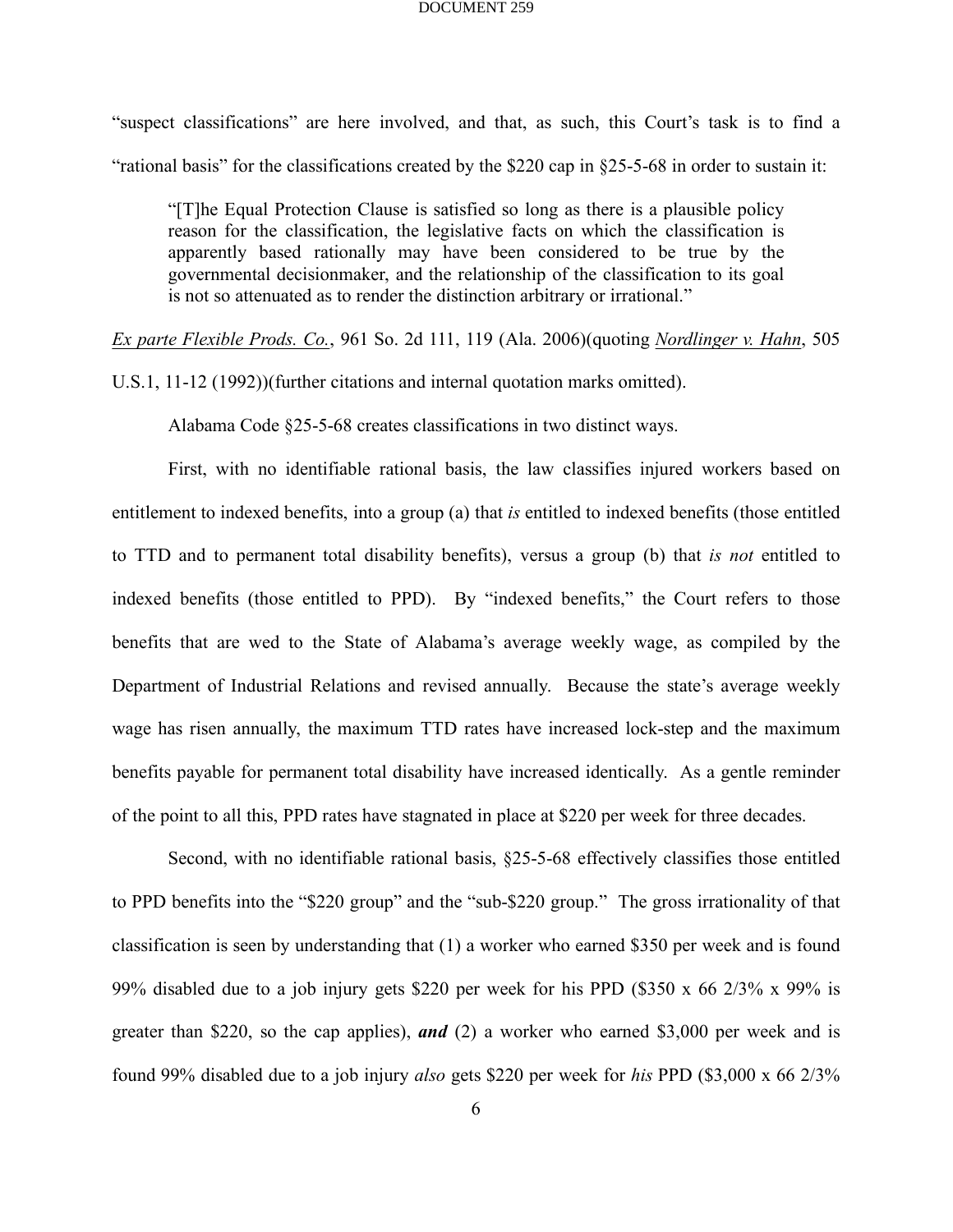x 99% is greater than \$220 so the cap applies). The "sub \$220" group, on the other hand, is comprised of the lowest paid workers (earning under \$330 per week) regardless of the percentage of permanent impairment and the higher paid workers with lower percentages of permanent impairment.

Workers' compensation laws, without doubt, are properly subject to challenges based upon the constitutional guarantee of equal protection under the law. In one such example, the Supreme Court of Ohio reviewed one of that state's statutes which provided that injured workers were not entitled to receive benefits for permanent partial disability pursuant to the applicable statutory schedule unless either (1) they had missed work and drawn temporary total disability benefits (or equivalent wages), or (2) they had received compensation for partial disability based upon an impairment to their earning capacity. Under that statute, one who broke a finger at work and drew a single week of TTD benefits while out recuperating *was* entitled to permanent partial disability ("PPD") benefits, while one who broke an identical finger but remained at work as a resulting infection rotted his arm off may *not* be eligible for PPD benefits. Even applying the minimal scrutiny of a "rational basis" review, that court easily (and unanimously) concluded that the bar to recovery was capricious – that it bore no rational basis to a single identifiable legislative goal. As such, it violated the workers' rights to equal protection under the law by baselessly classifying workers into two groups – those who missed work and those who didn't, and then discriminating against the group who missed no work by refusing them PPD benefits. *Fleischman v. Flowers*, 25 Ohio St. 2d 131, 267 N.E.2d 318 (Ohio 1971).

If there is no "rational basis" for a \$220 cap, or if "'the relationship of the classification to its goal is ... so attenuated as to render the distinction arbitrary or irrational,'" *Ex parte Flexible Prods. Co.*, *supra*, then Alabama Code §25-5-68 must fail as a matter of course.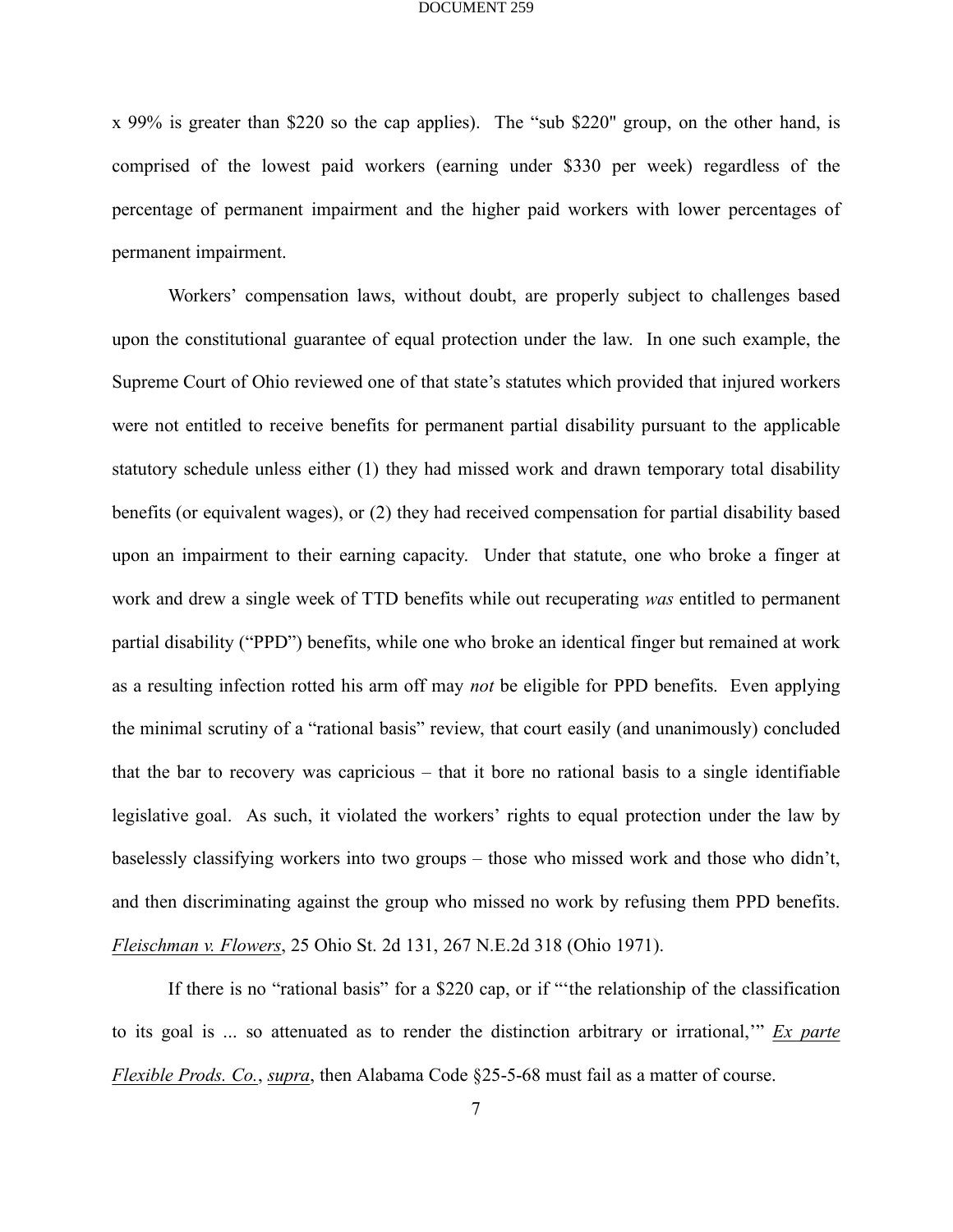There is little credibility in telling two injured workers, both of whom are 99% disabled due to work injuries, that they both get \$220 per week in PPD – *when one earns \$8.50 per hour for a 40-hour work week, and the other earns an annual salary of \$125,000.* There cannot *conceivably* be any more arbitrary, capricious, irrational, or attenuated idea than telling both workers that "equal protection of the laws" means that they each get the identical amount under those circumstances. Giving those disabled only temporarily the benefit of an indexed system of benefits and denying it to those permanently disabled (to an extent less than totally) makes no rational sense at all. Accordingly, this Court finds that the cap set forth in §25-5-68 is unconstitutional under the Equal Protection Clause of the Fourteenth Amendment to the Constitution of the United States.

## **B. Article I, §13 of the Alabama Constitution (1901)**

The plaintiff furnished to this Court data demonstrating that \$220 per week exceeded minimum wage and exceeded the poverty level for a family of four when it was passed three decades ago; today, \$220 has fallen from its genesis of 164% of 40 hours worked for minimum wage in 1985 to 76% of 40 hours worked for minimum wage, and from 105% in 1985 to 46.4% of the poverty level for a family of four. Additional factual data and statistics submitted of record likewise show that what once qualified as an adequate "remedy" for those partially disabled no longer does. For an illustrative example, the Court notes that, for injuries occurring on and for a year after July 1, 2015, the minimum compensation rate for those temporarily totally disabled stood at \$224 weekly, and that figure rose to \$229 weekly effective July 1, 2016; as such, the State's very lowest wage earners now receive more per week during periods of temporary total disability than do the State's highest wage earners who are 99% disabled for the remainder of their lives. Relative to the State's average weekly wage, \$220 represented 69% of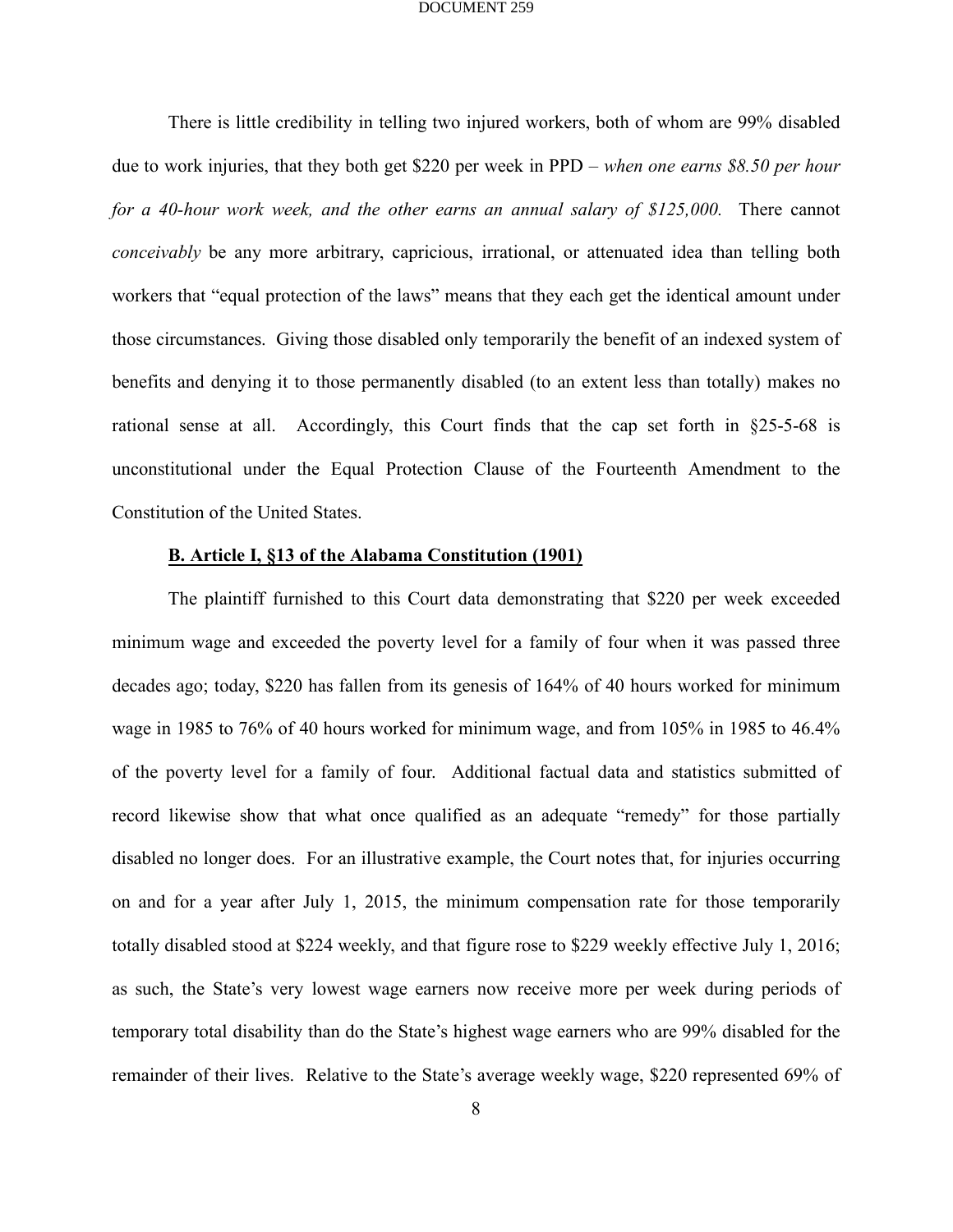the state's average weekly wage in 1985, and now represents 26.4% of the state's average weekly wage.

Because the constitutionality of a statute tested against Article 1, §13, depends on the existence of a sufficient and meaningful "quid pro quo" for the rights replaced by the statute, the ever less valuable "\$220 cap" of §25-5-68 fails to meet that standard necessary to sustain its constitutionality, as well. "Quid pro quo" means generally "one thing in exchange for another." In the lexicon of our state's Supreme Court, it more loosely translates in this context to a "remedy for remedy." *Reed v. Brunson*, 527 So. 2d 102, 115 (Ala. 1988).

The "common law rights" approach by our Supreme Court to analysis under Article 1, §13, is grounded in Justice Shores concurrence in the result in *Fireman's Fund American Ins. Co. v. Coleman*, 394 So. 2d 334, 352 (Ala. 1980) (Shores, J., concurring in the result),which was adopted by a plurality of the Supreme Court of Alabama in *Lankford v. Sullivan, Long & Hagerty*, 416 So. 2d 996 (Ala. 1982), and then followed by a majority in *Reed v. Brunson*, *supra*. The analysis tracks in this manner: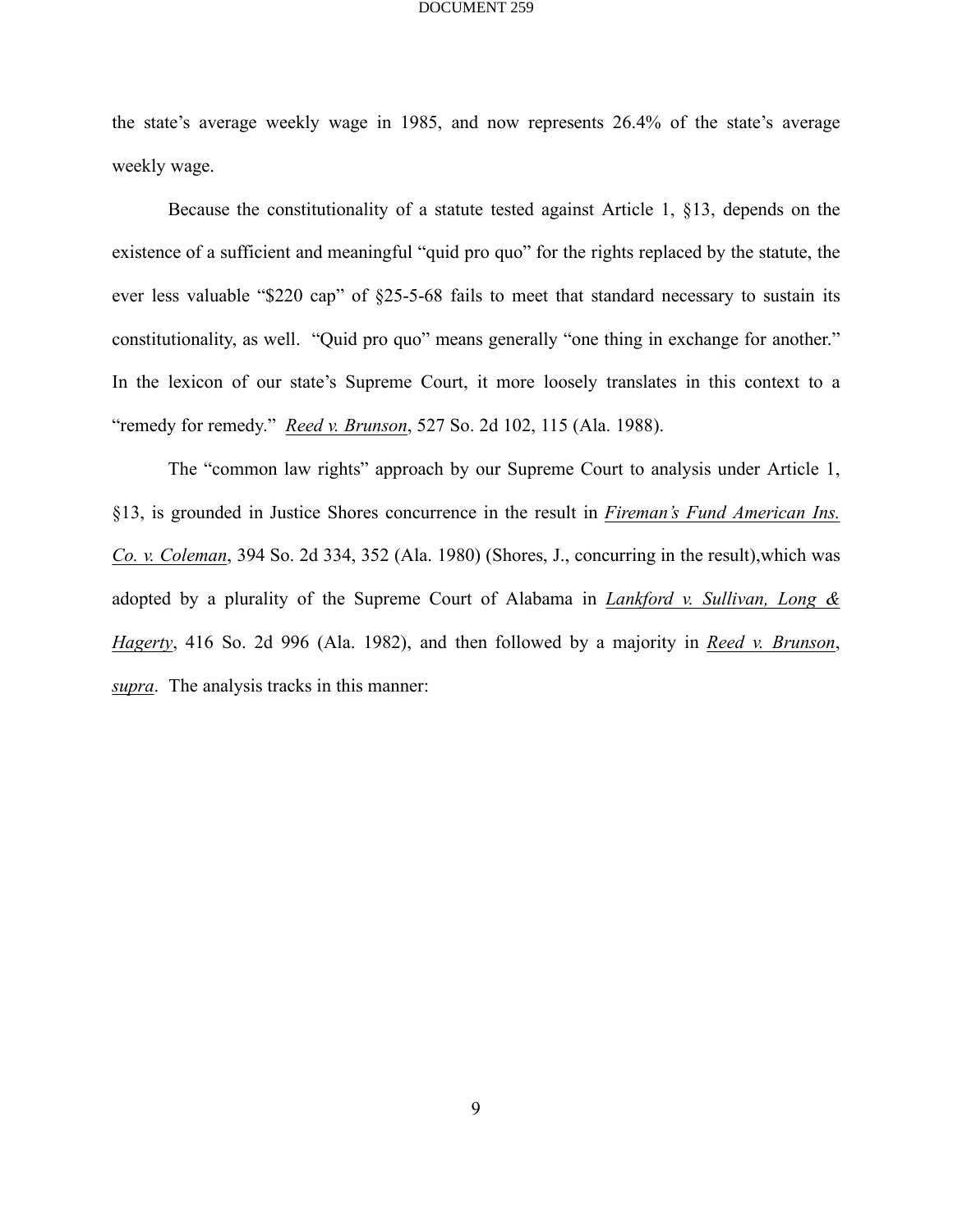"Legislation which abolishes or alters a common-law cause of action, then, or its enforcement through legal process, is automatically suspect under §13. It is not, however, automatically invalid. *Grantham* itself restates the established rule that such legislation will survive constitutional scrutiny if one of two conditions is satisfied:

"1. The right is voluntarily relinquished by its possessor in exchange for equivalent benefits or protection, or

"2. The legislation eradicates or ameliorates a perceived social evil and is thus a valid exercise of the police power.

"I find it helpful to think of these alternatives as two different aspects of the *quid pro quo* concept: Thus, a right may be abolished if the individual possessor receives something in return for it (the individual *quid pro quo* dwelt upon in *Grantham*), or if society at large receives a benefit (thereby justifying exercise of the police power)."

*Reed v. Brunson*, 527 So. 2d at 115 (quoting Justice Shores's concurrence in the result from *Fireman's Fund*, 394 So. 2d at 352).

*Reed v. Brunson* involved a constitutional challenge under Article I, §13, to the statute (Alabama Code §25-5-11) that immunized from tort liability all co-employees of an injured worker for everything short of intentional conduct. Because, the Supreme Court said there "is a mutuality of immunity," given that the injured employee could not sue a co-employee for negligence or wantonness *or vice versa*, there is "'an exchange for equivalent ... protection" as required under prong (1) of the framework for review – and thus the abolition of a common law remedy against co-employees withstood §13 analysis. 527 So. 2d at 115.

Employing that analysis to the matter at hand, under prong (1) of the framework for review – "right is voluntarily relinquished by its possessor in exchange for equivalent benefits or protection," there is *no cap* under the common law for what an injured worker can receive for permanent partial disability. Because there is no "protection" afforded to an injured worker under §25-5-68, the search must be for "equivalent benefits" – benefits equivalent to what the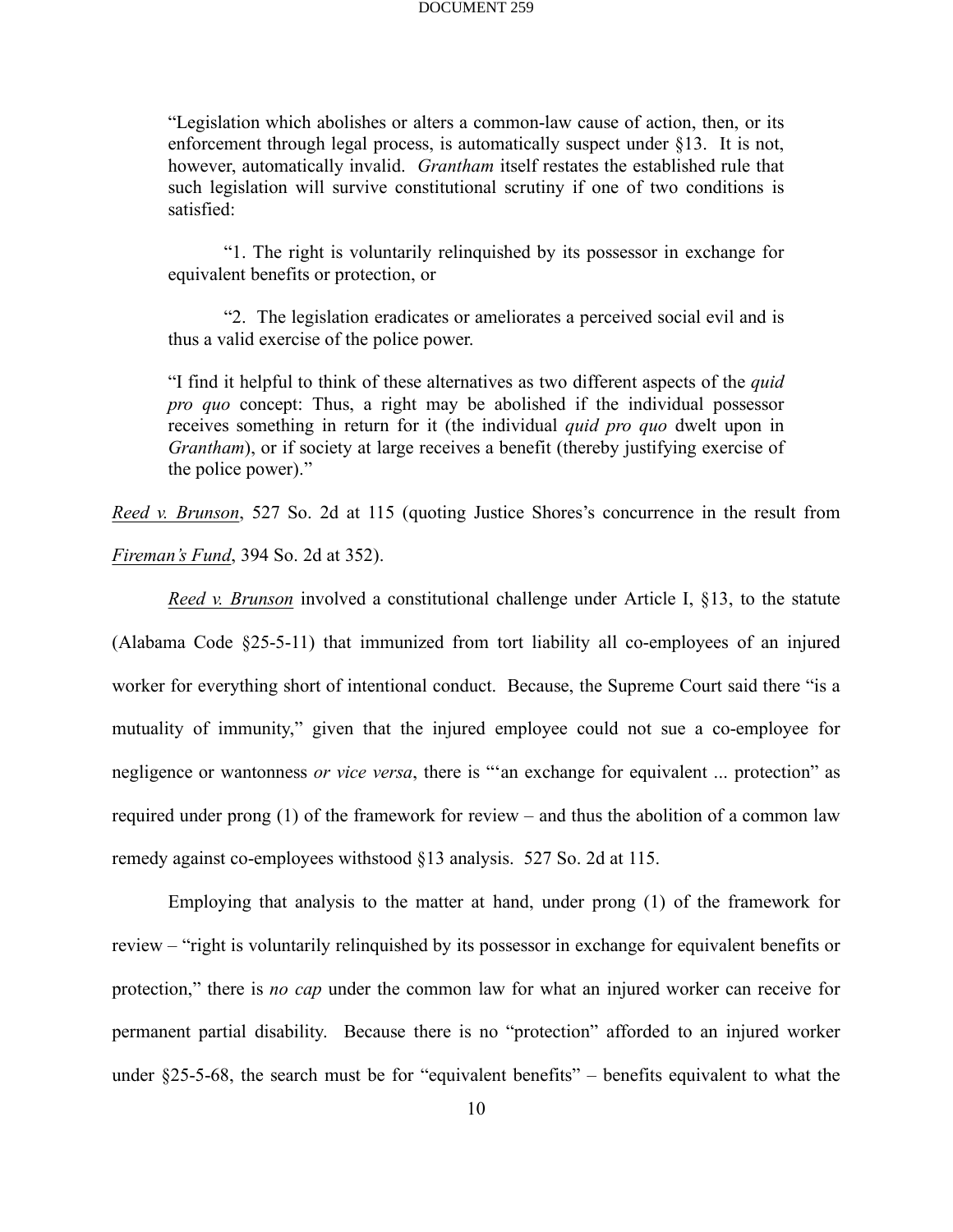worker gives up under the common law. And they simply are not there in the form of the decaying \$220 cap and sub-poverty level subsistence it affords.

And so attention shifts to prong (2) of the analysis under Article I, §13, of our constitution, to consider whether §25-5-68 withstands constitutional scrutiny because it somehow "eradicates or ameliorates a perceived social evil and is thus a valid exercise of the police power." The Court in *Reed v. Brunson* had no problem with upholding §25-5-11 under this test, because the Legislature, in §25-5-14 expressed itself virtually *ad nauseum* about the social evils of suing co-workers and the horribly deleterious effect it believed such lawsuits had on employment generally. Lawsuits brought against co-employees were societally evil, the Legislature stated – and the Supreme Court thus concluded that the immunity afforded to coemployees by §25-5-11 eradicated and ameliorated that evil in appropriate fashion. *Reed v. Brunson*, 527 So. 2d at 116-17.

But here, the jurisprudential analysis tacks in another direction. The Court in *Reed v. Brunson* observed, and the point is important in *this* case, that "'[the police] power must not be exercised arbitrarily or capriciously, and there must be some reasonable relation [between] the regulation and the ends to be attained.'" 527 So. 2d at 116 (quoting *Fireman's Fund*, 394 So. 2d at 357 (Beatty, J., dissenting)) (further citations and quotation marks omitted). This Court finds that the "\$220 cap" meets the very definition of being arbitrary, capricious, irrational, and attenuated.

Although there may have been some equivalency in the "grand bargain" three decades past, there now is neither (1) a remedy relinquished for an "equivalent" remedy received, nor (2) anything but arbitrariness and caprice in the Legislature's apparent attempt at exercising a "police power." It was the failure of the Legislature in 1987 to index the cap so that it would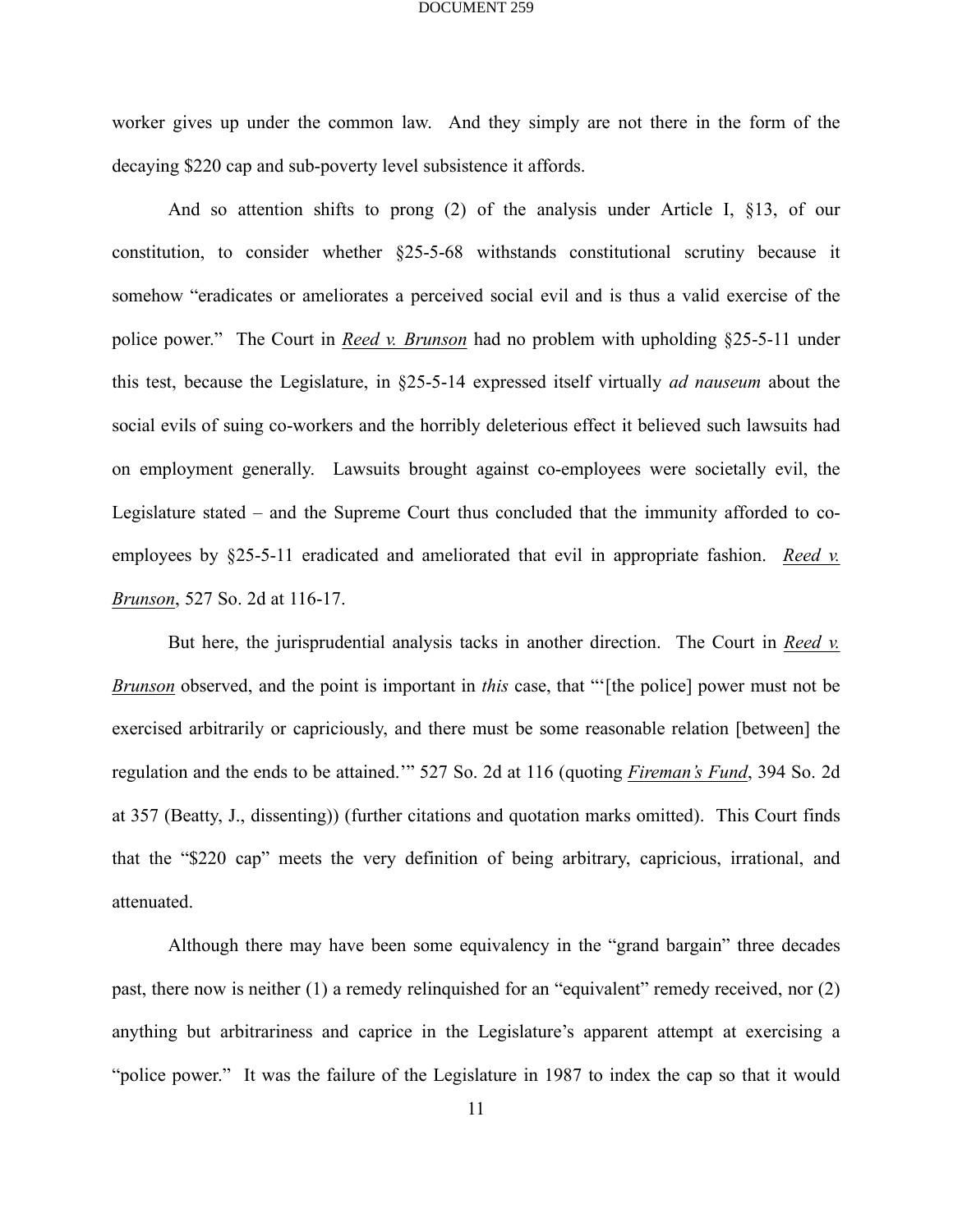keep up with prevailing wages and the cost of living that makes the cap unconstitutional. In other words, it was unconstitutional from its enactment. Its unconstitutional nature has simply become more apparent over time. Therefore, this Court finds that the "\$220 cap" set forth in Alabama Code §25-5-68 is unconstitutional under Article 1, §13, of the Constitution of Alabama (1901).

## **III. §25-5-90(a) IS UNCONSTITUTIONAL**

The plaintiff also challenges Alabama Code §25-5-90(a), which caps attorneys' fees at 15% of the compensation awarded or paid in workers' compensation proceedings. At the outset, the Court confronts this question: Has the constitutionality of Alabama Code  $\S25-5-90(a)$ already effectively been decided previously?

The defense presses *Woodward Iron Co. v. Bradford*, 206 Ala. 447, 90 So. 803 (1921), for the proposition that it has. There, the trial court awarded a 20% fee to the employee's attorney in a workers' compensation proceeding when the predecessor statute to the one here attacked allowed for only 10%; the Supreme Court held that the trial court could not award a 20% fee unless the statute capping fees was constitutionally infirm. The Court then held the trial court in error, and upheld the statute, noting that, "having *elected* to operate under and abide by the act, the parties waived the right to raise constitutional objections to same." 90 So. at 805 (emphasis added).

The plaintiff here argued with equal vigor that the legal basis for *Woodward Iron* no longer exists, given that the Workers' Compensation Act is no longer elective. Whereas in *Woodward Iron* the parties each elected to come within the provisions of the law, the plaintiff argues here that no "election" was possible due to the changes in the law. Accordingly, says the plaintiff, whereas the plaintiff in *Woodward Iron* chose voluntarily to accept the rights and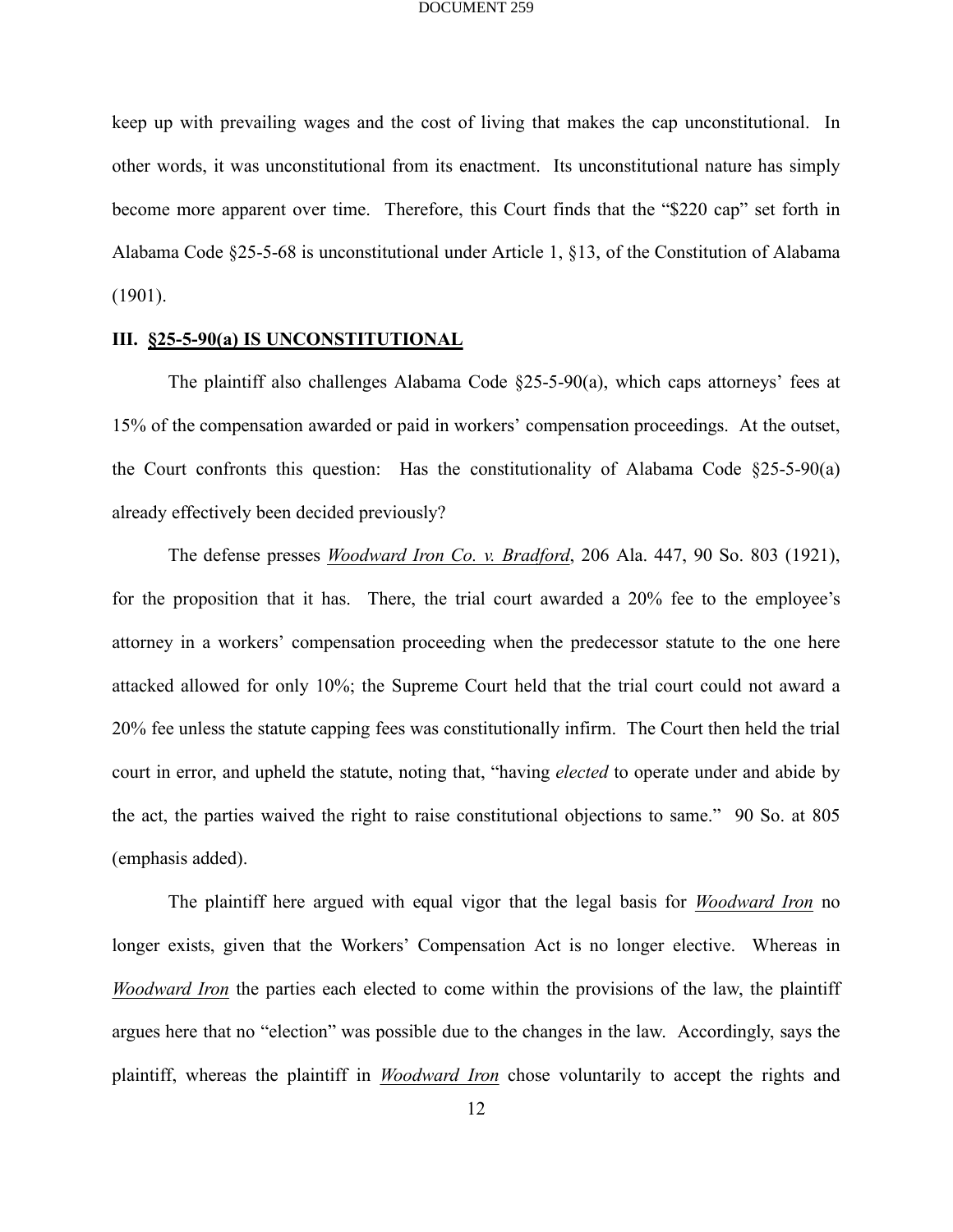remedies of the Act – and then to complain of their unfairness, here, no such choice was available.

A review of the history of this aspect of the Act is in order. Both sides here agree that the Act was mutually elective at its birth. As Judge Moore explained, writing for the Court of Civil Appeals in *Ward v. Check Into Cash of Alabama, LLC.*, 981 So. 2d 434, 437 (Ala. Civ. App. 2007), cited by the defendant in this case at oral argument on the motion before this Court, "The Act formerly provided that it became effective '[i]f both employer and employee, by agreement, expressed or implied, ... become subject to this article.' Ala. Code 1940 (Recomp. 1958), Tit. 26, § 270 (before 1973 amendment). The Act further provided that '[a]ll contracts of employment ... shall be presumed to have been made with reference to and subject to the provisions of this article.' Ala. Code 1975, § 25-5-54 (before the 1992 amendment); see also Ala. Acts 1919, Act No. 245."

This Court also observes that, "[f]or reasons not readily apparent, the Alabama Legislature in 1973 amended Alabama Code 1940, Title 26, § 273 (now § 25-5-54), to remove all references to 'election' – leaving only a 'presumption' of coverage — and repealed Title 26, §§ 274, 275, and 276, relating to 'opt out' procedures." *Reed v. Brunson*, 527 So. 2d 102, 121- 22 (Ala. 1988) (Jones, J., concurring). Indeed, it is both a crime and the object of a doublecompensation "penalty" for employers of over 5 to not insure in a prescribed manner against the risk of accidents subject to the workers' compensation laws. Alabama Code §25-5-8(e) provides, in pertinent part, "An employer required to secure the payment of compensation under this section who fails to secure compensation shall be guilty of a misdemeanor, and upon conviction thereof, shall be subject to a fine of not less than \$100.00 nor more than \$1,000.00. In addition, an employer required to secure the payment of compensation under this section who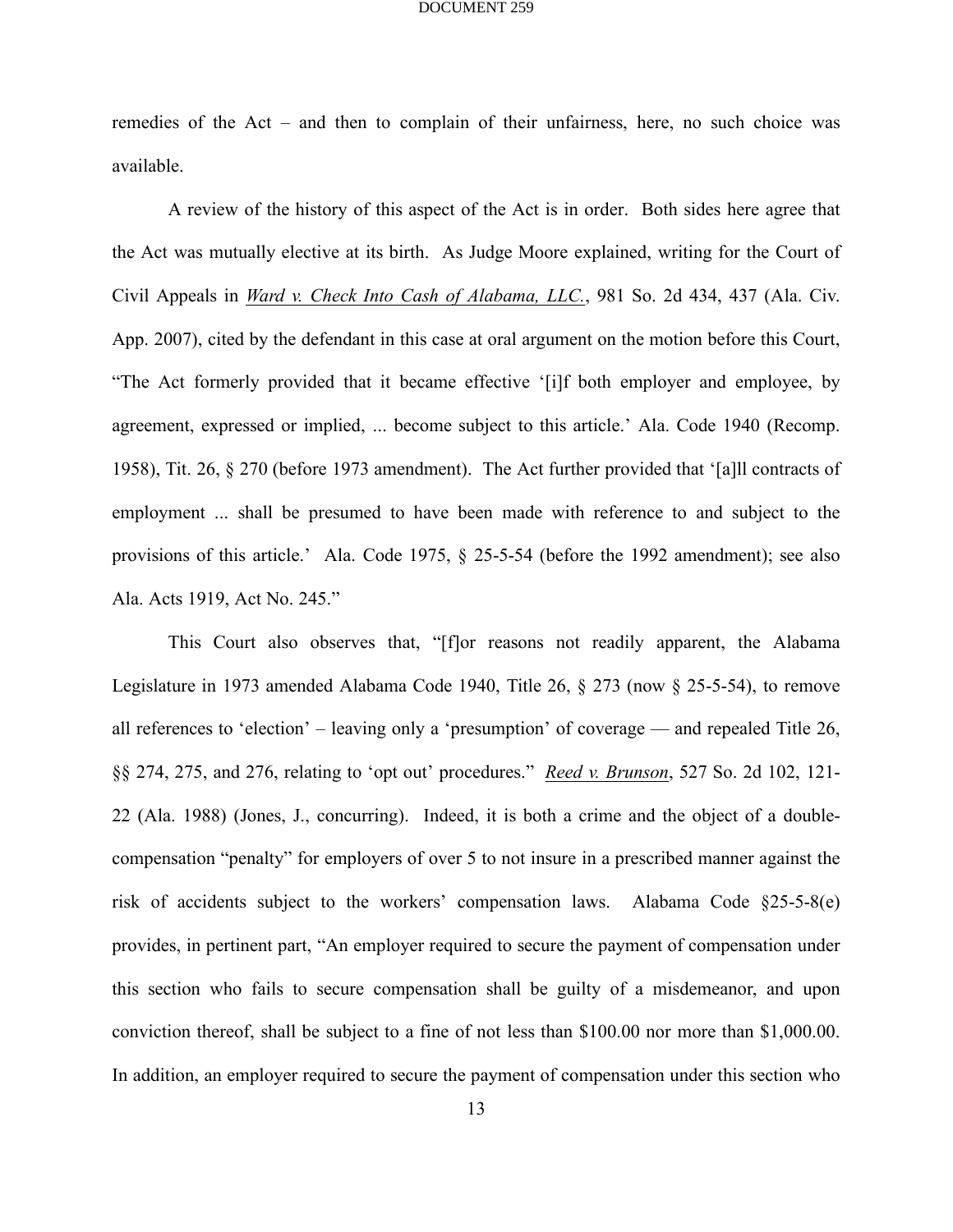fails to secure the compensation shall be liable for two times the amount of compensation which would have otherwise been payable for injury or death to an employee." Thus, it is "an objective, indisputable fact – that  $\S$  25-5-54 no longer contains the 'right to elect' provisions that were [historically] part of the Workmen's Compensation Act from its inception until the 1973 amendment." *Id*. at n.1 (Jones, J., concurring).

There is no provision left in the Alabama Workers' Compensation Act which makes coverage elective *for the employee*, and thus saying that the Act is "elective" is contrary to the plain reading of the statutes. Employees no longer have any right to "elect" *not* to fall within the ambit of the Alabama Workers' Compensation Act. More accurately stated, in the words of the late Justice Jones, there is no way for an employee to "opt out" of the rights and obligations imposed by the Act. The way of "opting out" of coverage is extended *exclusively to employers*, notably in defiance of reciprocity (or quid pro quo), and requires notifications and postings of the sort that appear nowhere in the record presented to this Court. Alabama Code §25-5-50(a) provides: "Notwithstanding the foregoing, an employer electing not to accept coverage under this article and Article 4 of this chapter shall notify in writing each employee of the withdrawal of coverage. Additionally, the employer shall post a notice in a conspicuous place notifying all employees and applicants for employment that workers' compensation insurance coverage is not available."

In the absence of such notifications and postings – which are *exclusively* at the option of *employers*, the applicability of the Act is mandatory and *not* elective, at least for Ms. Clower and every other employee. In fact, Alabama Code §25-5-54 expresses as much: "If an *employer* is subject to this article, compensation, according to the schedules hereinafter contained, *shall* be paid by the employer...." (Emphasis added.) As such, from the standpoint of the employee, the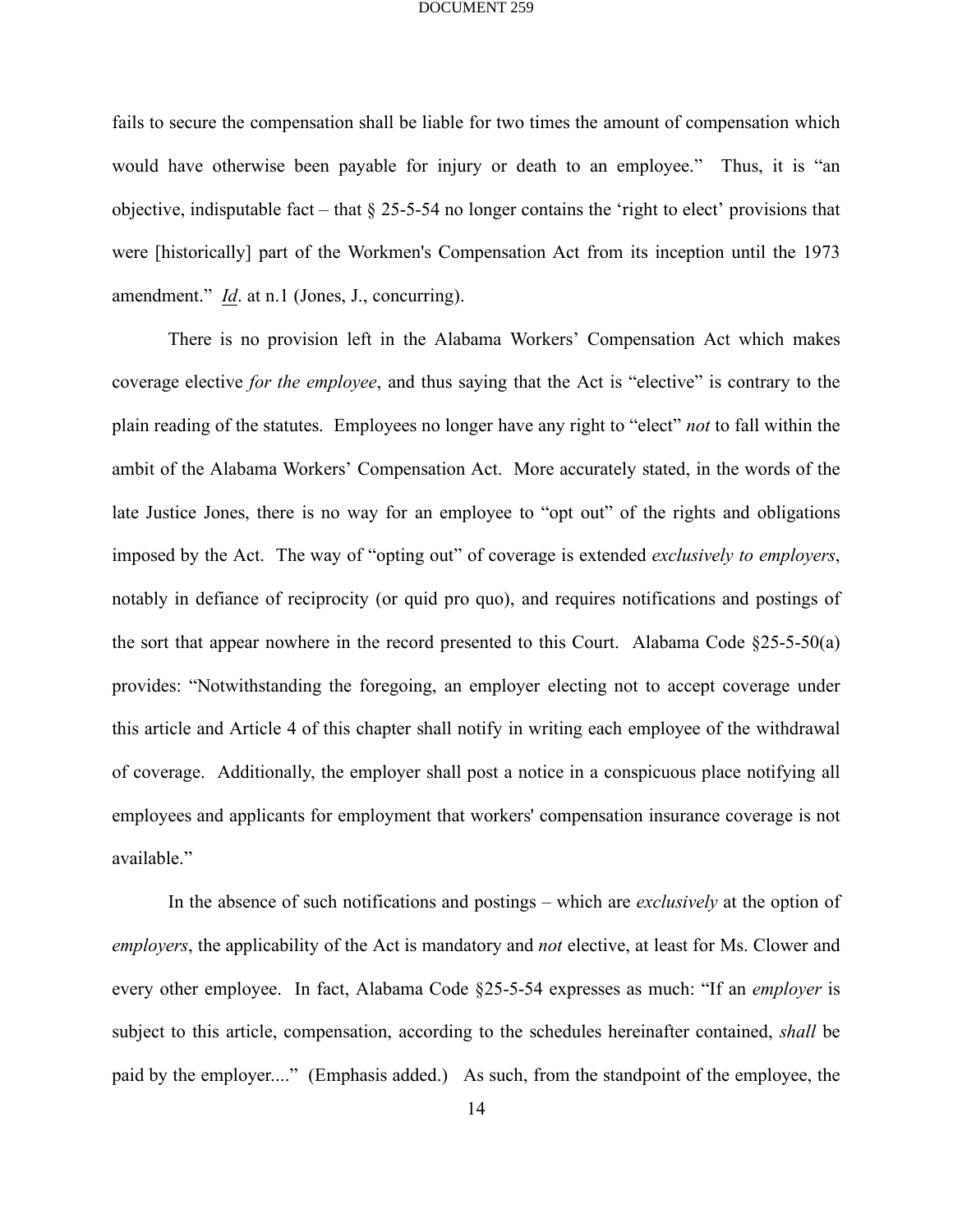Act is *not* "elective." What remains is a right, vested *exclusively in employers*, to opt out of the applicability of the Act if it complies with the requirements of notifications and postings. As Justice Jones described it, as cited above, and respectfully notwithstanding Judge Moore's assertion to the contrary, the current version of the Act as not being "elective" simply is "an objective, indisputable fact."

*Woodward Iron* held that, because the employee and the employer each chose – "elected" – to play in the ballpark that was the Alabama Workers' Compensation Act that existed then, and because that ballpark's rules capped the employee's attorneys' fees at 10% of the compensation awarded, the employee was in no position to press a constitutional challenge to the fee-capping statute. The passage of time and the enactment of amendments to the Act, however, have rendered the Act mandatory for employees – *not* elective; because the rules of the ballpark have changed, the restriction on challenging the fee-capping statute no longer exists. While *Woodward Iron* is still good law, its field of application is limited to an Act that no longer exists. As such, the holding of that case does not bar Ms. Clower's constitutional challenge to §25-5-  $90(a)$ .

Alabama Code §25-5-90(a) appears to be unique in the Code of Alabama in that it legislatively capping an attorney's fee to a specified percentage of recovery in a matter not involving the distribution of public funds. Unlike fee caps which apply to work done by lawyers in claims for Social Security benefits or Veterans' benefits, the fee cap in §25-5-90(a) applies only to compensation which is awarded or paid by employers or their insurers, and does not implicate payment from taxpayer-funded resources. The other statutes in the Alabama Code which address payment of attorneys' fees speak in terms of "reasonable attorneys' fees" – and leave the matter properly to the judiciary to determine reasonableness. For one example of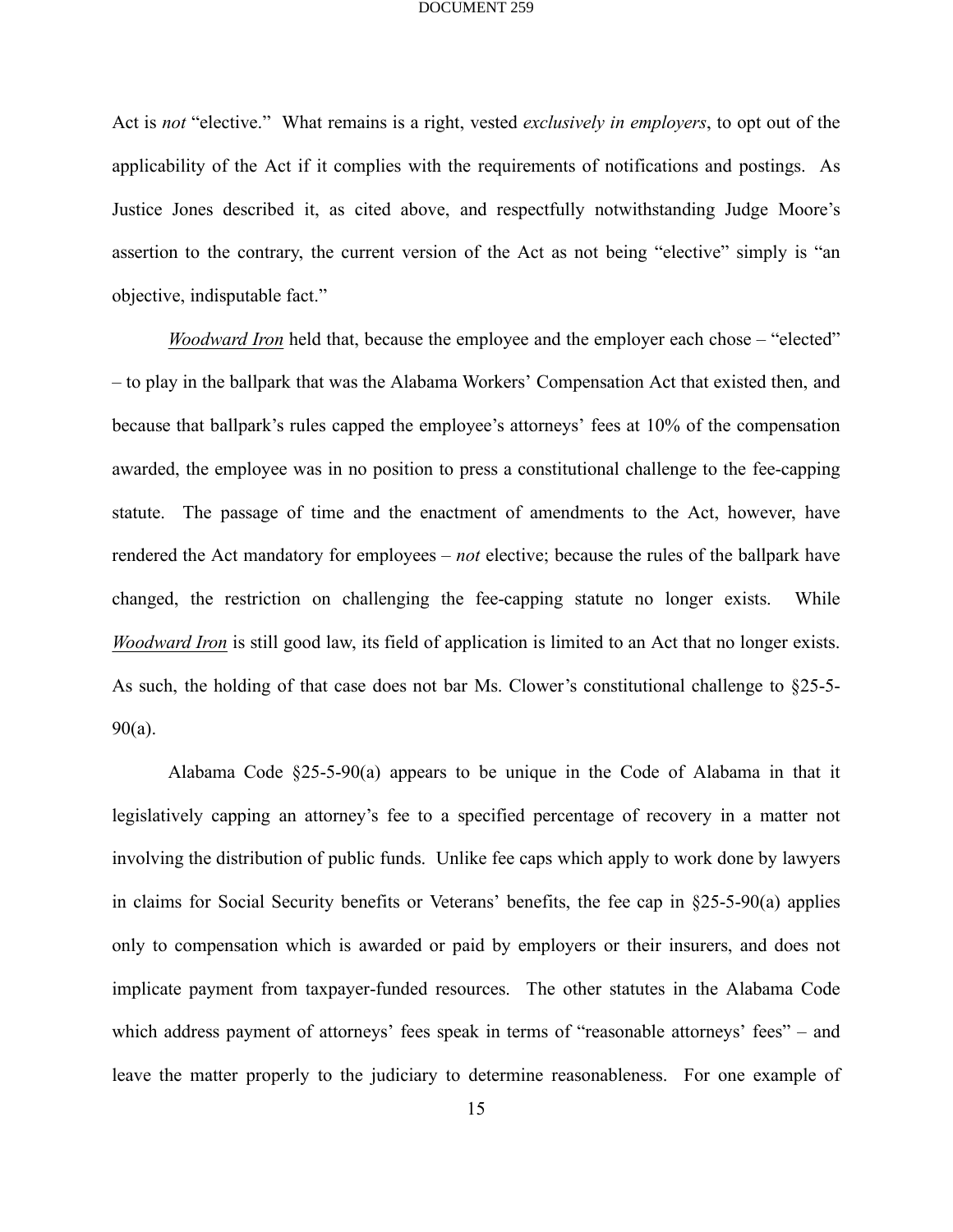many, see Alabama Code §12-19-272, part of the "Litigation Accountability Act," providing for the payment of a "reasonable attorneys' fee" under prescribed circumstances.

Last year, the courts of last resort in both Florida and Utah struck legislative caps on attorneys' fees in workers' compensation proceedings, and this Court finds both rulings persuasive.

## **A. Due Process**

In Florida, subsection (3) of §440.34, F.S.A., addressing attorneys' fees in workers' compensation proceedings, had been amended in 2009 to delete the requirement that a fee be "reasonable" and to substitute (except for disputed "medical-only" claims) a requirement that a lawyer's fee must equal the amount set forth in subsection (1), which, in turn, expressed a "sliding scale" fee schedule:

A fee, gratuity, or other consideration may not be paid for a claimant in connection with any proceedings arising under this chapter, unless approved by the judge of compensation claims or court having jurisdiction over such proceedings. *Any attorney's fee approved by a judge of compensation claims for benefits secured on behalf of a claimant must equal to 20 percent of the first \$5,000 of the amount of the benefits secured, 15 percent of the next \$5,000 of the amount of the benefits secured, 10 percent of the remaining amount of the benefits secured to be provided during the first 10 years after the date the claim is filed, and 5 percent of the benefits secured after 10 years. The judge of compensation claims shall not approve a compensation order, a joint stipulation for lump- sum settlement, a stipulation or agreement between a claimant and his or her attorney, or any other agreement related to benefits under this chapter which provides for an attorney's fee in excess of the amount permitted by this section*. The judge of compensation claims is not required to approve any retainer agreement between the claimant and his or her attorney. The retainer agreement as to fees and costs may not be for compensation in excess of the amount allowed under this subsection or subsection (7).

§ 440.34(1), Fla. Stat. (emphasis added). The constitutionality of that new law came to the court system, and in *Castellanos v. Next Door Co.*, 192 So. 3d 431 (Fla. 2016), the Supreme Court of

Florida phrased its issue this way: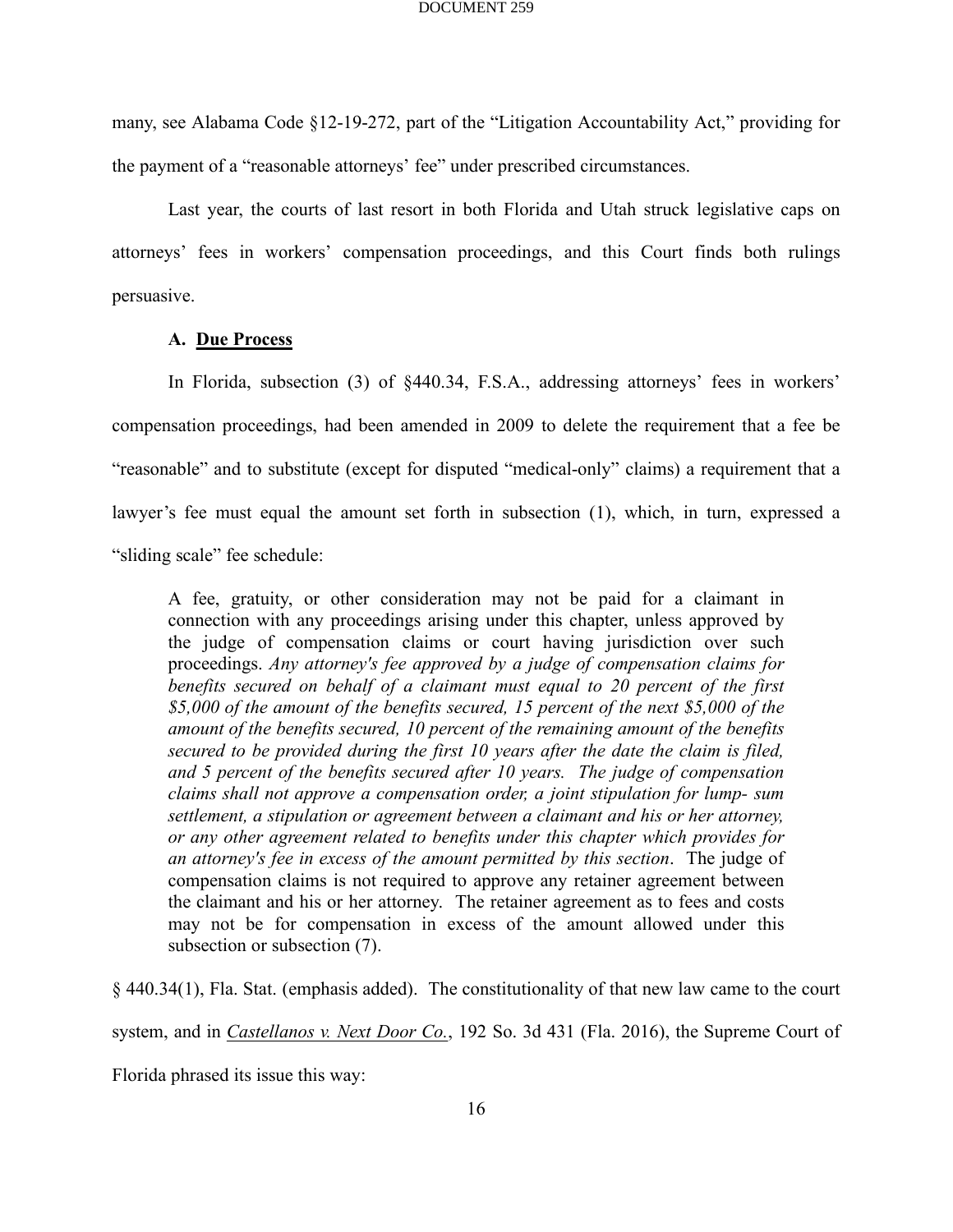This case asks us to evaluate the constitutionality of the mandatory fee schedule in section 440.34, Florida Statutes (2009), which eliminates the requirement of a reasonable attorney's fee to the successful claimant. Considering that the right of a claimant to obtain a reasonable attorney's fee has been a critical feature of the workers' compensation law, we conclude that the mandatory fee schedule in section 440.34, which creates an irrebuttable presumption that precludes any consideration of whether the fee award is reasonable to compensate the attorney, is unconstitutional under both the Florida and United States Constitutions as a violation of due process. See art. I, § 9, Fla. Const.; U.S. Const. amend. XIV, § 1.

192 So.3d at 433. The Florida Supreme Court laid out pertinent facts:

Through the assistance of an attorney, Castellanos prevailed in his workers' compensation claim, after the attorney successfully refuted numerous defenses raised by the employer and its insurance carrier. However, because section 440.34 limits a claimant's ability to recover attorney's fees to a sliding scale based on the amount of workers' compensation benefits obtained, the fee awarded to Castellanos' attorney amounted to only \$1.53 per hour for 107.2 hours of work determined by the Judge of Compensation Claims (JCC) to be "reasonable and necessary" in litigating this complex case.

192 So.3d at 433.

Next, the *Castellanos* Court laid out the test for determining whether the statute permitting only a fixed-fee (as opposed to permitting a "reasonable fee") passed muster – which led to the ineluctable conclusion that the statute arbitrarily capping attorneys' fees failed constitutional scrutiny: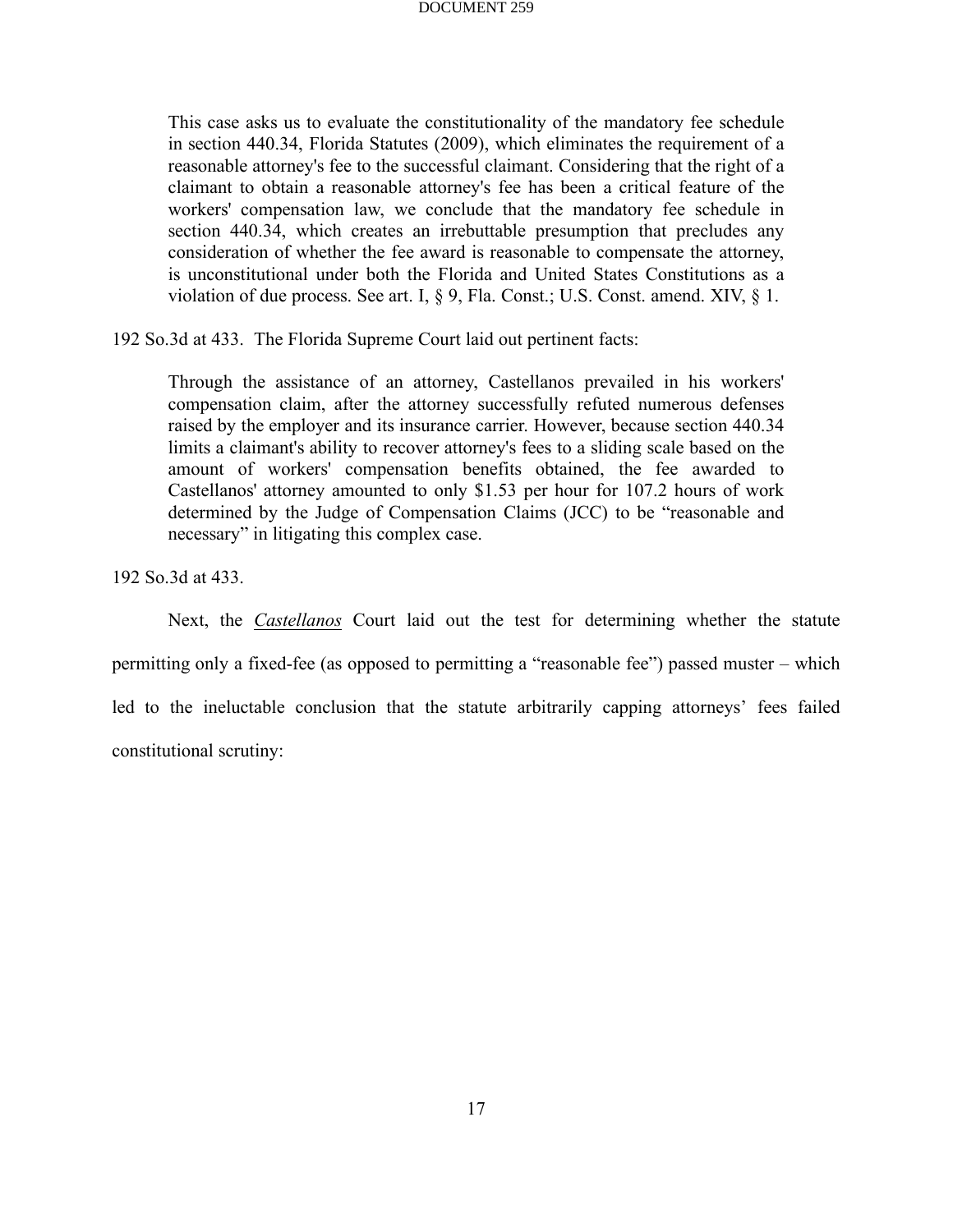This Court has set forth the following three-part test for determining the constitutionality of a conclusive statutory presumption, such as the fee schedule provided in section 440.34: (1) whether the concern of the Legislature was 'reasonably aroused by the possibility of an abuse which it legitimately desired to avoid'; (2) whether there was a 'reasonable basis for a conclusion that the statute would protect against its occurrence; and (3) whether 'the expense and other difficulties of individual determinations justify the inherent imprecision of a conclusive presumption.' *Recchi*, 692 So. 2d at 154 (citing *Markham v. Fogg*, 458 So. 2d 1122, 1125 (Fla. 1984)).

## *Castellanos*, 192 So. 3d at 444.

The law in *Castellanos* was declared unconstitutional as violating state and federal constitutional due process guarantees. Statutes will not survive challenges under the federal guarantee of due process if they deny rights and benefits on the basis of facts presumed to exist and to be true (what this Court will later denominate as "predetermined adjudicative facts"), in the absence of affording an individual the opportunity of defending those facts. *Vlandis v. Kline*, 412 U.S. 441 (1973); *Stanley v. Illinois*, 405 U.S. 645 (1972).

Alabama Code  $\S25-5-90(a)$  will be declared to fall for the same reason. The fee cap establishing that no more than 15% is enough, regardless of a myriad of potential attendant circumstances, fails to afford due process of the law.

## **B. Separation of Powers**

Not only is due process of law implicated by the artificial cap on attorneys' fees, consideration of the rights and responsibilities of coordinate branches of government is due.

Utah had a "sliding scale" variant of regulating attorneys' fees in workers' compensation cases, providing generally that lawyers were capped at receiving 25% of the first \$25,000 awarded, 20% of the next \$25,000 awarded, and 10% of all beyond \$50,000 – and the total not to exceed \$18,590. Facing a challenge under that state constitution's separation of powers clause in *Injured Workers' Ass'n of Utah v. Utah*, 2016 Utah 21, 374 P.3d 14 (2016), the law was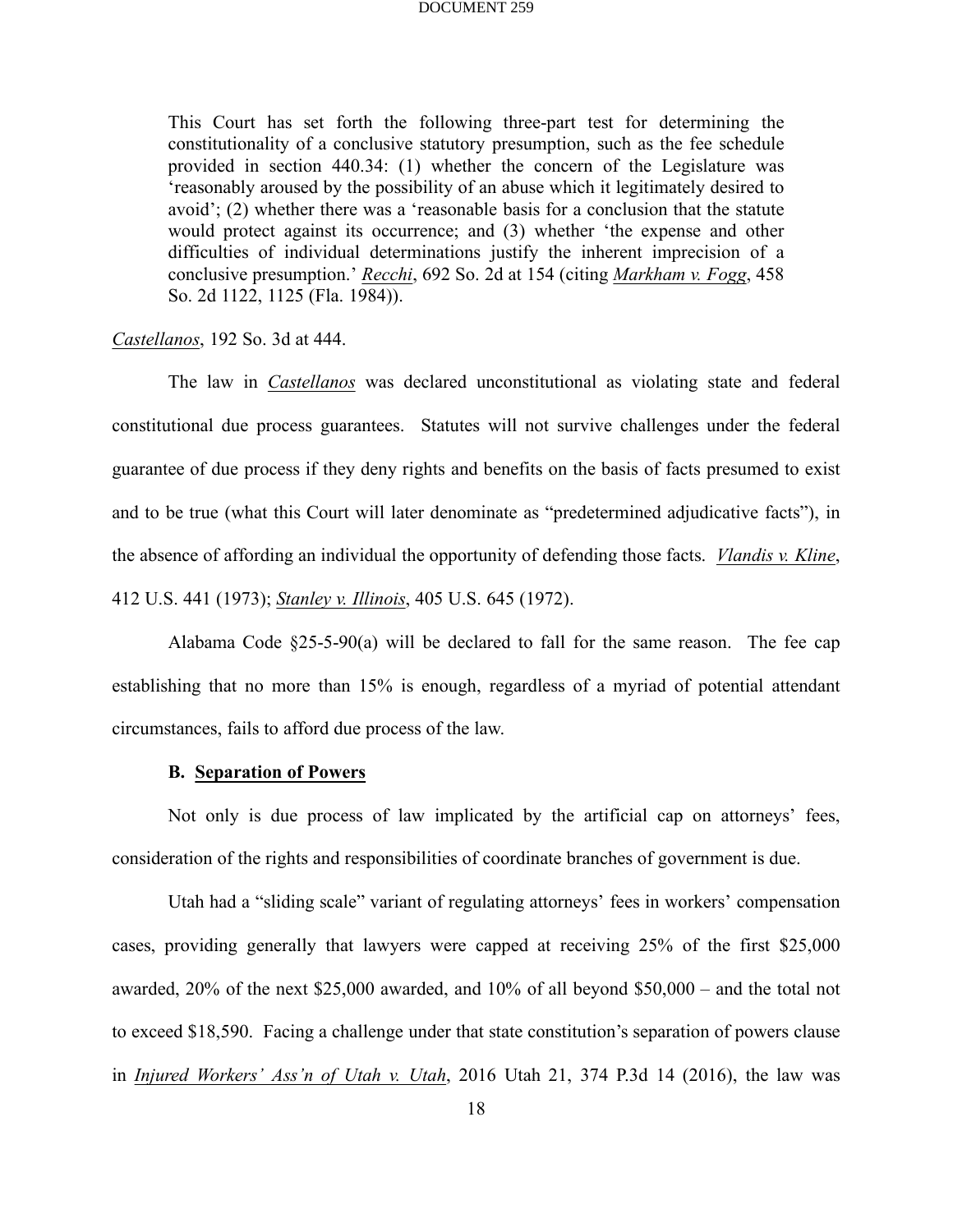stricken as unconstitutional. The court ruled that it had the exclusive right to regulate the practice of law, and thus the right to regulate attorneys' fees – and it noted an imbalance that will resonate here:

"The fee schedule heretofore in place additionally affects the quality of representation because it exacerbates the differences between worker and employer/insurer in an adversarial setting. While workers' attorneys are strictly limited in fees, and in complex cases may not be able to afford adequate discovery, witnesses, etc., *employers and their insurers suffer no such limitations*. The legislature originally assumed that this would not be a problem as workers' compensation cases tend to be more straightforward than traditional common-law claims and do not involve questions of fault. But even that lowered burden has *not stopped employers and insurers from investing heavily in defense against awards*."

374 P.3d at 23 (emphasis added.)

In the end, the Utah Supreme Court held:

"We are persuaded at this time that the absence of a fee schedule will allow injured workers the flexibility to negotiate appropriate fees with their attorneys. For very simple cases, the attorney and injured worker can negotiate a small fee, perhaps even less than that mandated by the current fee schedule. For more complex cases, the attorney and injured worker can come up with an appropriate fee that will not cause the lawyer to lose money by taking on the case and will still give the injured worker the representation needed to receive an adequate award. Fears about unscrupulous attorneys preying upon unsophisticated injured workers are exaggerated, as attorneys are still constrained by rules of professional conduct.

*Injured Workers*, 374 P.3d at 23.

Alabama's workers' compensation scheme has its genesis in Minnesota's system, and Minnesota precedent in this area of the law is accepted as having special persuasiveness as a consequence. *Goodyear Tire & Rubber Co. v. J.M. Tull Metals Co.*, 629 So. 2d 633, 637 (Ala. 1993). For that reason, this Court has also considered the persuasive holding of the Minnesota Supreme Court in *Irwin v. Surdyk's Liquor*, 599 N.W.2d 132, 134 (Minn. 999):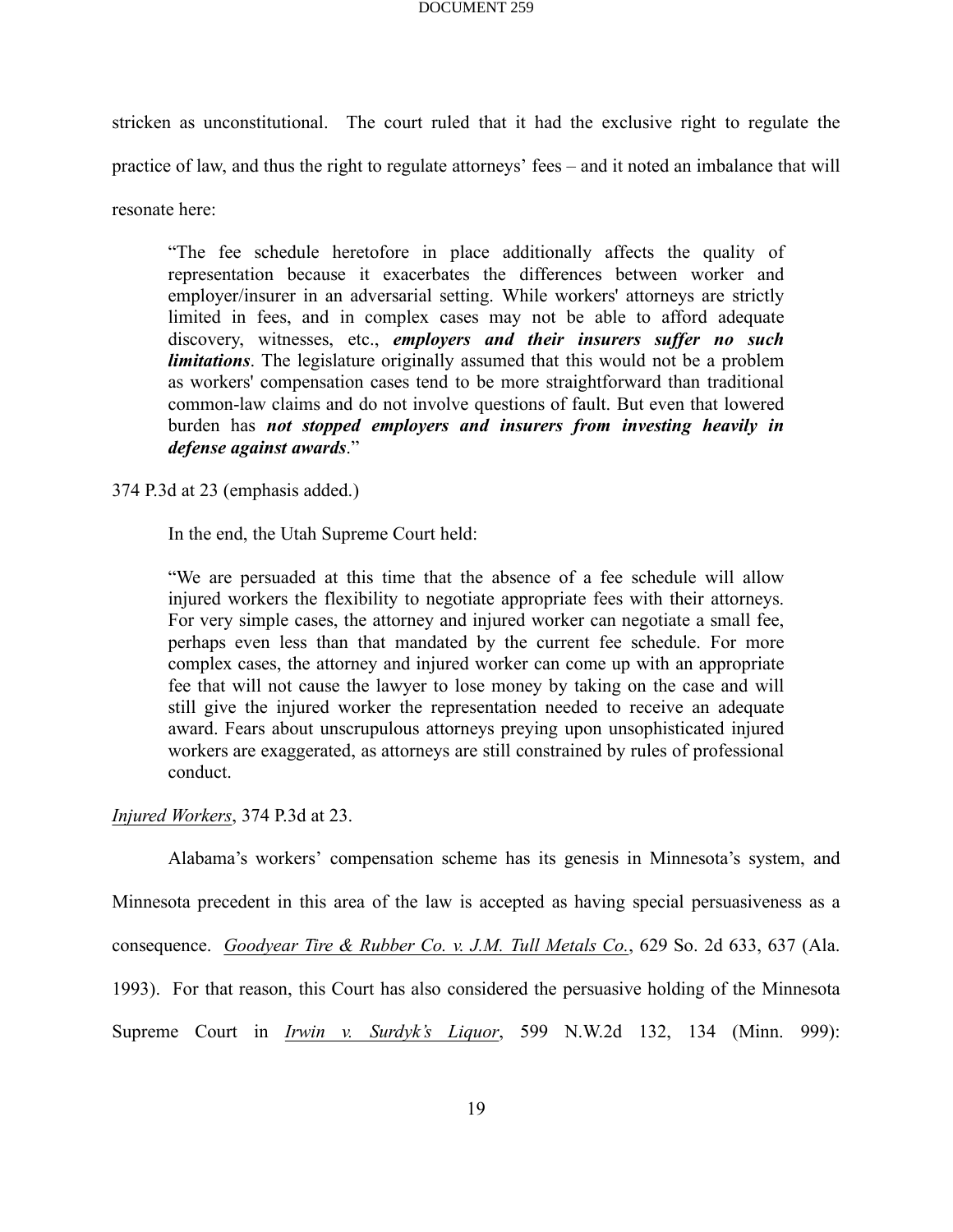The relators in these consolidated cases challenge the attorney fees awarded by the compensation judge and the Workers' Compensation Court of Appeals (WCCA) pursuant to Minn.Stat. § 176.081 (1998). The relators assert that the 1995 amendments to section 176.081, which limit the availability and amounts of attorney fees, violate the Separation of Powers and Due Process Clauses of the Minnesota Constitution. See Minn. Const. art. III, § 1, and art. I, § 7. Neither of the lower courts addressed the constitutionality of the statute, acknowledging that they lacked jurisdiction. We hold that the statutorily imposed limitation on attorney fees violates the doctrine of separation of powers insofar as it is not subject to review by a duly established court and grants final authority over attorney fees to a non-judicial body. We therefore reverse and remand.

*Irwin*, 599 N.W.2d at 134. The court added: "However, in order for the legislative guidelines to

be constitutionally permissible, we must retain final authority over attorney fee determinations."

*Id*. at 141. Further:

This limitation goes beyond merely indicating what the legislature deems desirable. Even as here, where there was a finding that the fees awarded were inadequate to reasonably compensate relators' attorney, the legislature has prohibited any deviation from the statutory maximum. Legislation that prohibits this court from deviating from the precise statutory amount of awardable attorney fees impinges on the judiciary's inherent power to oversee attorneys and attorney fees by depriving this court of a final, independent review of attorney fees. This legislative delegation of attorney fee regulation exclusively to the executive branch of government violates the doctrine of separation of powers of Minn. Const. art. III, § 1. Accordingly, to the extent it impinges on our inherent power to oversee attorneys and attorney fees and deprives us of a final, independent review of attorney fees, we hold that section 176.081 is unconstitutional.

Id. at 141-42.

This Court also considers as highly persuasive a jurisprudential analysis from Pennsylvania. At issue in *Marquez v. Hahnemann Hospital*, 3 Phila. 164 (Pa. Com. Pl. 1979), was the fact that Pennsylvania's legislature enacted medical malpractice laws that fixed fees for plaintiff's counsel to fixed percentages, with no manner in which those fees could ever be raised dependent upon circumstances. On constitutional challenge based upon a separation-of-powers argument, proponents of the law pointed to caps in the state's workers' compensation fee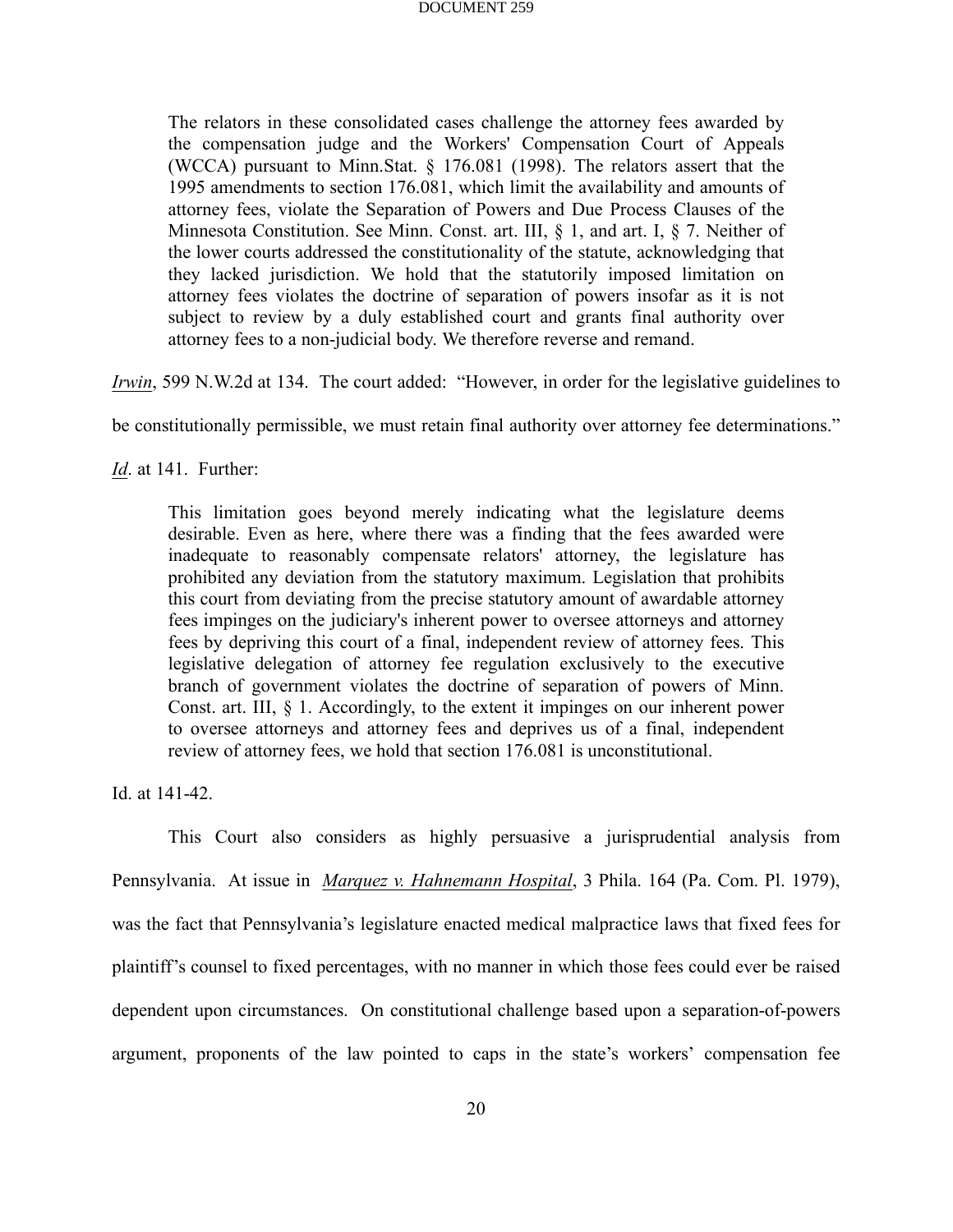statutes. The court rejected the analogy: "But even where this is the case, the Compensation Act allows an increase in fee for cause shown. In the present statute, the legislature departed from the most compelling precedent it had in the area of contingent fees and embarked upon tampering with the rights of an entire segment of the bar." 3 Phila. at 164. And:

From the earliest days of this Commonwealth, it has been accepted that even where a fee bill (usually called a " table of fees") has been fixed by statutory law, counsel has the right to petition the court for an amount higher than that set in the table. *Brackenridge v. McFarlane*, Add. R. 49 (1973).

Section 604 may be seen as a direct interference with the judiciary in an area where it has traditionally exercised supervision. As one commentator put it " [The] positive aspect of separation of powers imposes on courts affirmative obligations to assert and fully exercise their powers, to operate efficiently by modern standards, to protect the independent status, and to fend off legislative or executive attempts to encroach upon judicial prerogatives" (emphasis ours). Corrigan, Inherent Powers and Finance, 7 Trial 22 (Sept./Oct. 1971). By fixing fee limitations, without allowance for exceptional and unique circumstances the legislature may have intruded on a judicial province. As the late Dean Roscoe Pound pointed out:

Hence, if anything was received from England as a part of our institutions, it was that the making of these general rules of practice was a judicial function. Indeed, this was well understood in the beginning of American law.

Pound, The Rule-Making Powers of the Courts, 12 A.B.A.J. 599, 601 (1926).

This principle was recently relied upon by the Supreme Court of New Hampshire in *Smith*

*v. State*, A.2d (1978), in striking down a statute limiting compensation for court appointed lawyers to \$500 in most felony cases and in general setting low hourly fees. It is peculiarly within the judicial province, the court held, to ascertain reasonable compensation. What constitutes reasonable compensation has "historically been a matter for judicial determination." Despite the wave of antagonism toward lawyers following the Jacksonian Revolution, the Supreme Court of Pennsylvania affirmed the inherent power of the Court to regulate the practice of law. When the Pennsylvania General Assembly attempted to prescribe minimum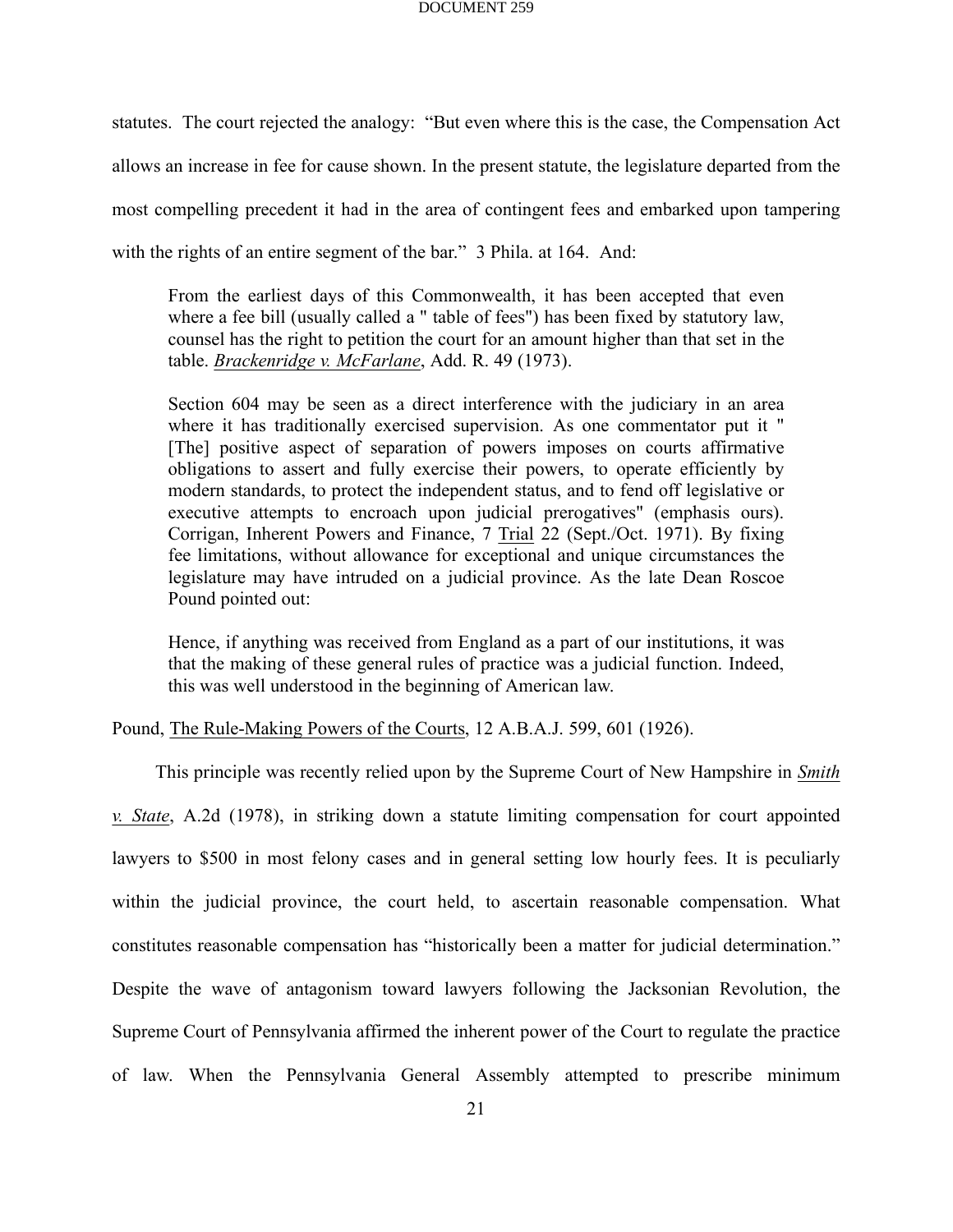qualifications for admission to the Bar, the Court held in *In Re Splane*, 16 A. 481, 483 (1889):

[The Act of 1887] is an encroachment upon the judiciary department of the government. . . . It is an imperative command to admit any person to practice law upon complying with certain specified conditions. . . . No judge is bound to admit, or can be compelled to admit, a person to practice law who is not properly qualified. . . . The attorney is an officer of the court, and is brought into close and intimate relations with the court. Whether he shall be admitted, or whether he shall be disbarred, is a judicial and not a legislative question.

*Marquez*, 3 Phila. at 164. And this:

Because Sec. 604(a) fixes inelastic maximum percentages ('may not exceed') (and we shall assume arguendo that 'may' means the same as 'shall') no statutory procedure is established to determine whether such maximum limits are, in fact, reasonable for '[t]he determination of the reasonableness of a fee requires consideration of all relevant circumstances....' EC 2-18, Code of Professional Responsibility. There is no allowance for judicial consideration of unusual or complex circumstances which might warrant a fee beyond the statutory maximum. This is what most disturbs the court.

*Id*. at 164.

Alabama's constitution makes certain the premise of separation of powers between each of the three coordinate branches of government, and provides: "In the government of this state, except in the instances in this Constitution hereinafter expressly directed or permitted, the legislative department shall never exercise the executive and judicial powers, or either of them; the executive shall never exercise the legislative and judicial powers, or either of them; the judicial shall never exercise the legislative and executive powers, or either of them; to the end that it may be a government of laws and not of men." Ala. Const.1901, §43. The reach of the Legislature is likewise constitutionally limited: "The legislative power of this state shall be vested in a legislature, which shall consist of a senate and a house of representatives." Ala. Const.1901, §44. Additionally of import is the "Judicial Article," which provides in pertinent part, Ala.Const.1901 Art. VI, §11: "6.11 Power to make rules. The supreme court shall make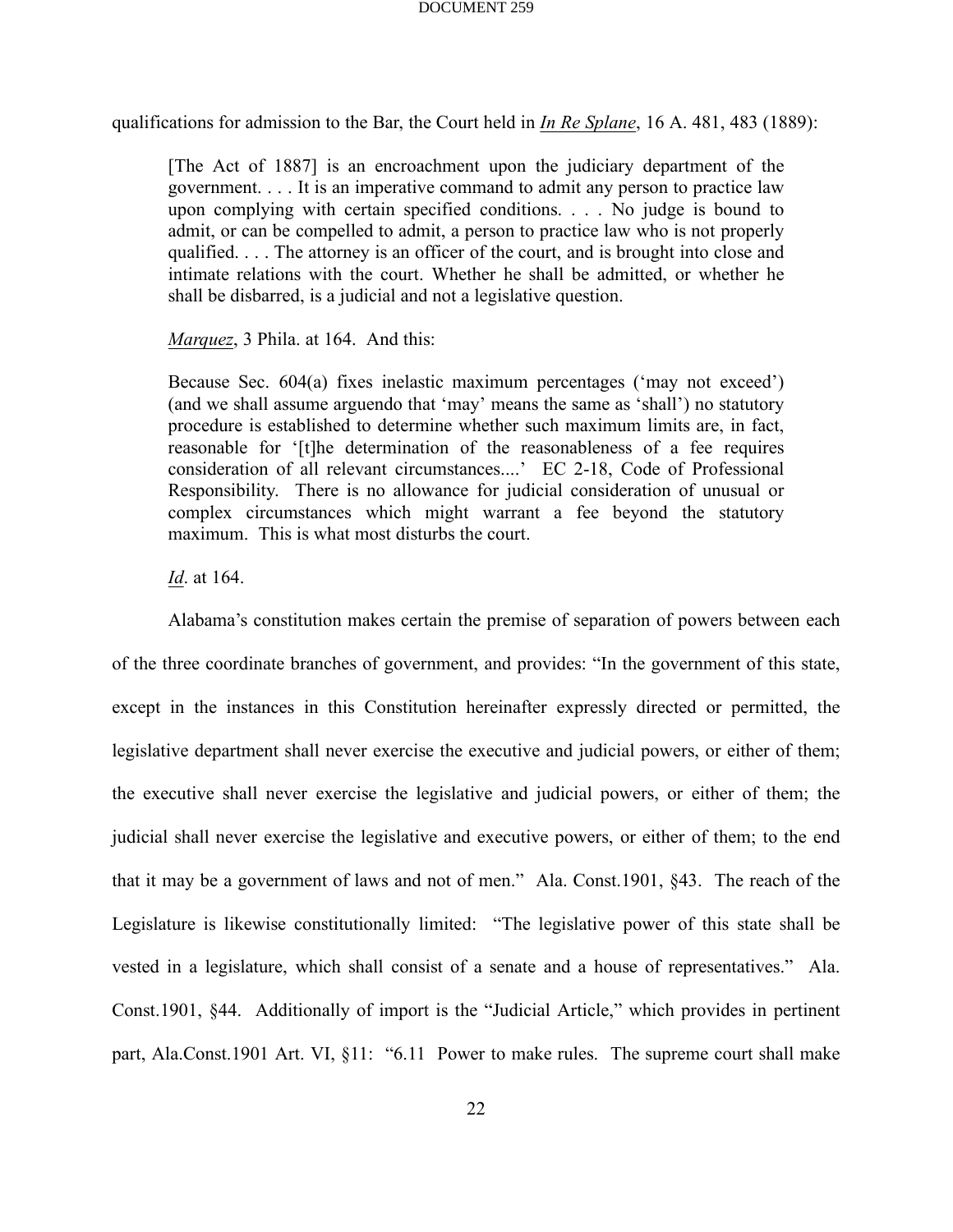and promulgate rules governing the administration of all courts and rules governing practice and procedure in all courts...."

In Alabama, regulating attorneys' fees has historically been a function of the judicial branch of government. In *Diamond Concrete & Slabs, LLC. v. Andalusia-Opp Airport Auth.*, 181 So. 3d 1171, 1075-76 (Ala. Civ. App. 2015), for example, the court battle involved a recovery of just over \$11,000, and the trial court awarded a fee of only just over \$5,000 – despite the fact that the governing statute (Ala. Code §8-29-6) authorized the prevailing party to collect from the loser a "reasonable attorneys' fee"; the winner sought almost \$250,000 in fees which the trial court rejected in favor of imposing a fee corresponding to 40% of the amount of the award. The appellate court reversed:

Our supreme court has held:

"The determination of whether an attorney fee is reasonable is within the sound discretion of the trial court and its determination on such an issue will not be disturbed on appeal unless in awarding the fee the trial court exceeded that discretion. *State Bd. of Educ. v. Waldrop*, 840 So. 2d 893, 896 (Ala. 2002); *City of Birmingham v. Horn*, 810 So. 2d 667, 681-82 (Ala. 2001); *Ex parte Edwards*, 601 So. 2d 82, 85 (Ala. 1992), citing *Varner v. Century Fin. Co.*, 738 F.2d 1143 (11th Cir. 1984).

"This Court has set forth 12 criteria a court might consider when determining the reasonableness of an attorney fee:

 $\Gamma(1)$  [T]he nature and value of the subject matter of the employment; (2) the learning, skill, and labor requisite to its proper discharge; (3) the time consumed; (4) the professional experience and reputation of the attorney; (5) the weight of his responsibilities; (6) the measure of success achieved; (7) the reasonable expenses incurred; (8) whether a fee is fixed or contingent; (9) the nature and length of a professional relationship; (10) the fee customarily charged in the locality for similar legal services; (11) the likelihood that a particular employment may preclude other employment; and (12) the time limitations imposed by the client or by the circumstances.'" *Van Schaack v. AmSouth Bank, N.A.*, 530 So. 2d 740, 749 (Ala. 1988). These criteria are for purposes of evaluating whether an attorney fee is reasonable; they are not an exhaustive list of specific criteria that must all be met. *Beal Bank v. Schilleci*, 896 So. 2d 395, 403 (Ala. 2004), citing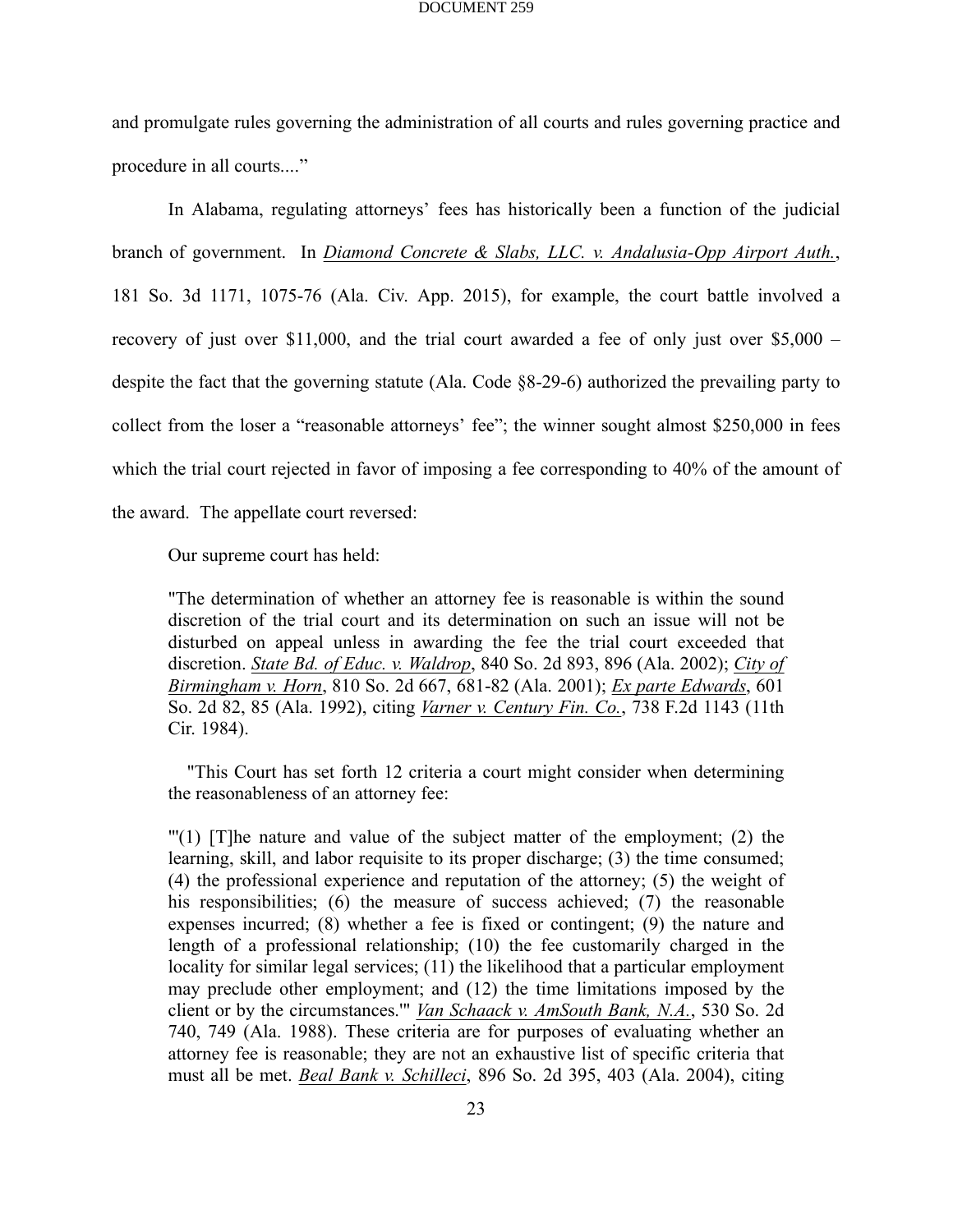*Graddick v. First Farmers & Merchants Nat'l Bank of Troy*, 453 So. 2d 1305, 1311 (Ala. 1984).

"We defer to the trial court in an attorney-fee case because we recognize that the trial court, which has presided over the entire litigation, has a superior understanding of the factual questions that must be resolved in an attorney-fee determination. *Horn*, 810 So. 2d at 681-82, citing *Hensley v. Eckerhart*, 461 U.S. 424, 437, 103 S.Ct. 1933, 76 L.Ed.2d 40 (1983). Nevertheless, a trial court's order regarding an attorney fee must allow for meaningful appellate review by articulating the decisions made, the reasons supporting those decisions, and how it calculated the attorney fee. Horn, 810 So. 2d at 682, citing *American Civil Liberties Union of Georgia v. Barnes*, 168 F.3d 423, 427 (11th Cir. 1999); *see also Hensley*, 461 U.S. at 437, 103 S.Ct. 1933."

## *Pharmacia Corp. v. McGowan*, 915 So. 2d 549, 552-53 (Ala. 2004).

"Although all of the criteria set forth above must be taken into consideration by the trier of the facts in determining a proper counsel fee \_\_ and it has been said that all of these factors should be utilized and applied as the facts so indicate \_\_ it is generally recognized that the first yardstick that is used by the trial judges is the time consumed."

## *Peebles v. Miley*, 439 So. 2d 137, 141 (Ala. 1983).

 The trial court's March 7, 2014, order stated that the trial court had" reviewed the file in this cause and, as stated above, all arguments and testimony as well as all applicable statutes and case law." The trial court further stated that it found that Diamond was " entitled to an attorney's fee which is reasonable for the type of case contemplated by the agreement between [Diamond] and [its] counsel." A trial court is not required to set forth a detailed analysis of all the applicable factors considered by it in exercising its discretion in establishing a reasonable attorney fee. However, where the trial court's order does not articulate the basis for its attorney-fee award, we are left to search the record for the basis for the award. The record "must allow for meaningful appellate review by articulating the decisions made, the reasons supporting those decisions, and how it calculated the attorney fee." *Pharmacia*, 915 So. 2d at 553. In this case, we are unable to determine the rationale used by the trial court for its finding that the amount requested by Diamond was not reasonable or that a fee equal to 40% of the amount recovered was reasonable in light of any of the Peebles factors. It appears that the trial court set the fee solely as a percentage of the amount actually recovered and without considering the amount of time expended by Diamond's counsel in the course of this litigation and whether such time was reasonable. *See Pharmacia Corp.*, 915 So. 2d at 556 (reversing an order awarding attorney fees and remanding the case because " the trial court's method of calculating the award [was] with complete disregard for the time expended" by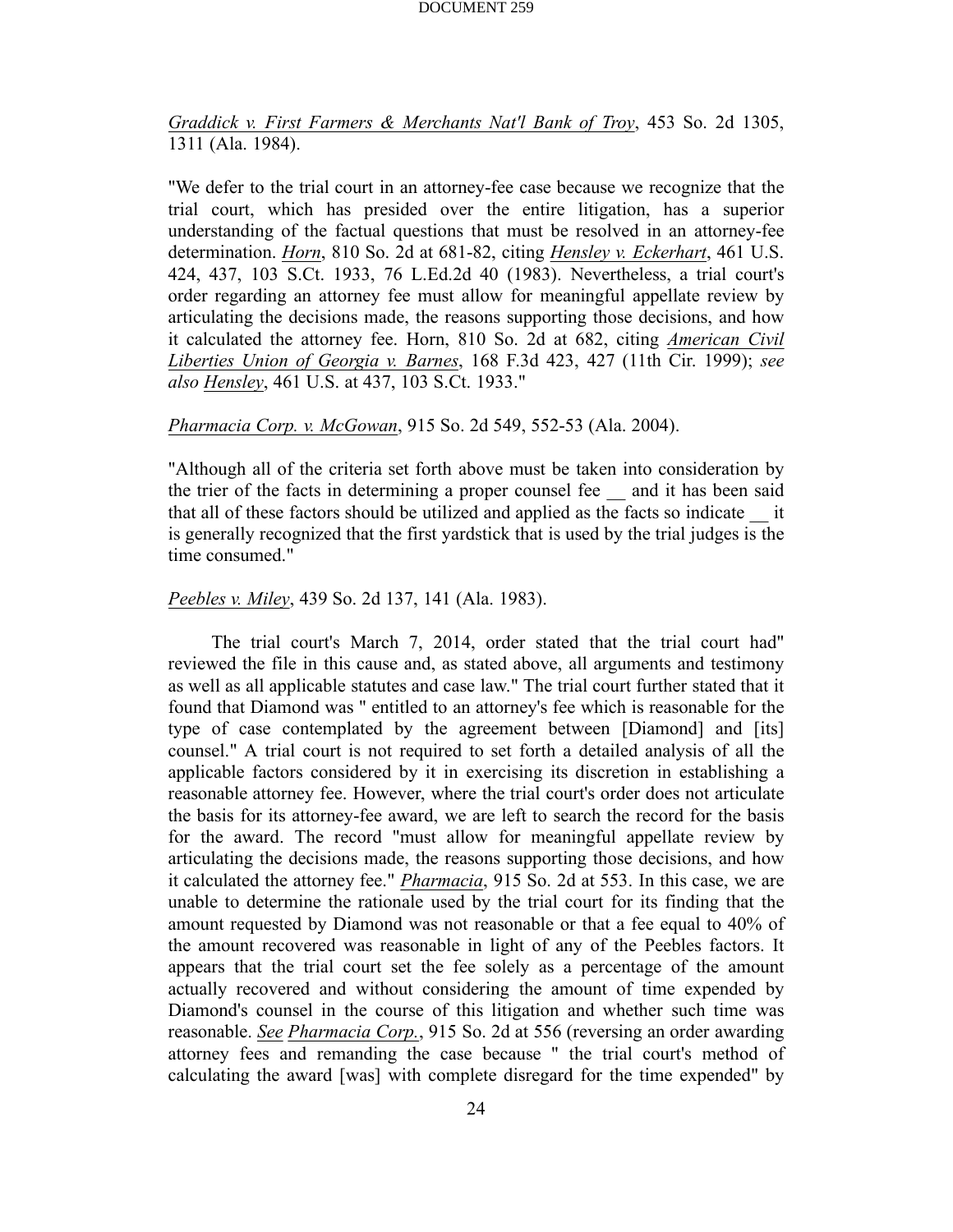counsel for the party requesting attorney fees).

Thus, although the Legislature statutorily authorized that a fee could be awarded, regulating the amount of the fee was seen clearly as a function of the judiciary. *See also Ex parte Peck*, 572 So. 2d 427, 428 (Ala. 1990)(in approving pro ami settlements, judicial function to set reasonable attorneys' fee); *General Motors Corp. v. Lucas*, 530 So. 2d 224 (Ala. 1988) (determination of "reasonable attorney's fee" prescribed by Alabama Code §8-20-8 in breach of warranty cases was judicial function); *Lewis v. Haleyville Mobile Home Supply, Inc.*, 447 So. 2d 691 (Ala. 1984) (determination of "reasonable fee" was judicial function); *King v. Keith*, 257 Ala. 463, 60 So. 2d 47 (1952)(determining reasonable fee for lawyer of estate administrator was judicial function); *Harlow v. Sloss Indus. Corp.*, 813 So. 2d 879 (Ala. Civ. App. 2001) (reasonableness of attorney fee determined as judicial function where protected by lien); *see generally Edelman & Combs v. Law*, 663 So. 2d 957 (Ala. 1995) (discussing the bases for judicially setting attorney fees in class-action common-fund cases); *Carver v. Foster*, 928 So. 2d 1017, 1026-27 (2005)(footnote omitted) ("We hold that, although the value of the property involved or the amount of sale proceeds in a partition or sale-for-division case is relevant to considerations such as the risk associated with undertaking the responsibility for rendering appropriate legal services, the reasonableness of an attorney-fee award cannot be based solely on an arbitrary percentage of that value. The fee must bear a reasonable relationship to the time expended on the case, in light of the hourly rate of attorneys practicing in the community.")

The Preamble to the Alabama Rules of Disciplinary Procedure provides: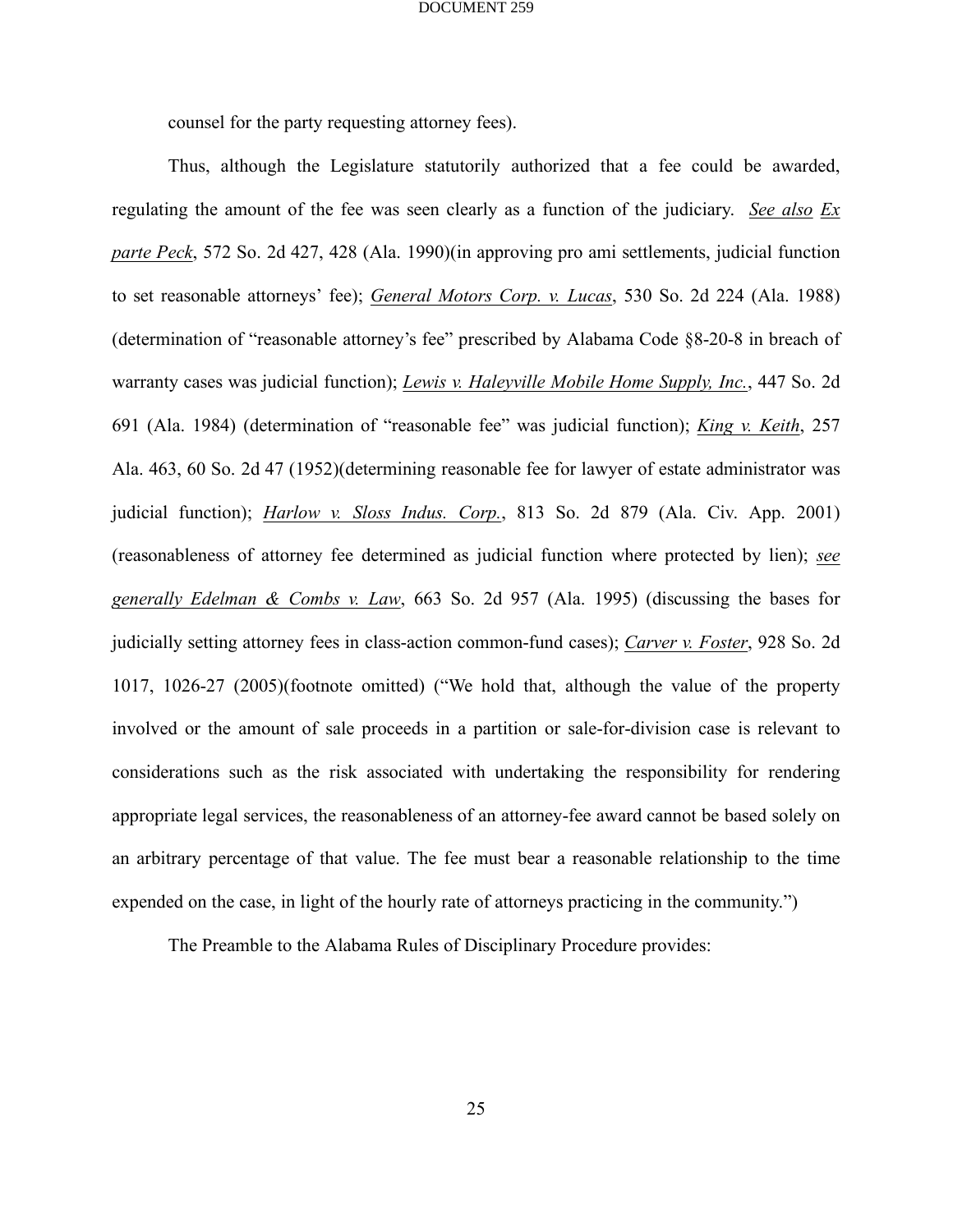The Supreme Court of Alabama has inherent responsibility to supervise the conduct of lawyers who are its officers, and, in furtherance thereof, it promulgates the following Rules of Disciplinary Procedure (Interim), superseding all other rules and statutes pertaining to disciplinary procedure heretofore promulgated or enacted.

The purpose of lawyer discipline and disability proceedings is to maintain appropriate standards of professional conduct to protect the public and the administration of justice from lawyers who have demonstrated by their conduct that they are unable or are likely to be unable to properly discharge their professional duties.

The license to practice law in this state is a continuing proclamation by the Court that the holder is fit to be entrusted with professional matters and to aid in the administration of justice as a lawyer and as an officer of the Court. It is the duty of every recipient of that privilege to conduct himself or herself, at all times, both professionally and personally, in conformity with the standards imposed upon members of the bar as conditions for the privilege to practice.

The disciplinary procedure rules, at Ala.R.Disc.Proc. 2(b), provide:

"Discipline may be imposed for any of the following reasons:

(b) Violation of a rule of professional conduct contained in the Alabama Rules of Professional Conduct as from time to time shall be in effect in the state of Alabama, whether or not the violation occurred in the course of the lawyerclient relationship...."

Attorneys' fees are regulated in Alabama by the proviso found at Ala.R.Prof.Cond.

1.5(a): "A lawyer shall not enter into an agreement for, or charge, or collect a clearly excessive

fee." Although the rules are drafted by the State Bar on a grant of legislative authority, Alabama

Code §34-3-81, those rules are not effective until substantively approved by the judicial branch

of our government, through the Alabama Supreme Court.

Admittedly, §25-5-90(a) does permit a tiny area within which judicial discretion has a role – the fee can be less than 15%, but never more; the discretion, therefore, is but one-way discretion only. If a lawyer works 200 hours to serve a client with a low recovery of compensation benefits in order also to preserve the client's critical medical rights conferred by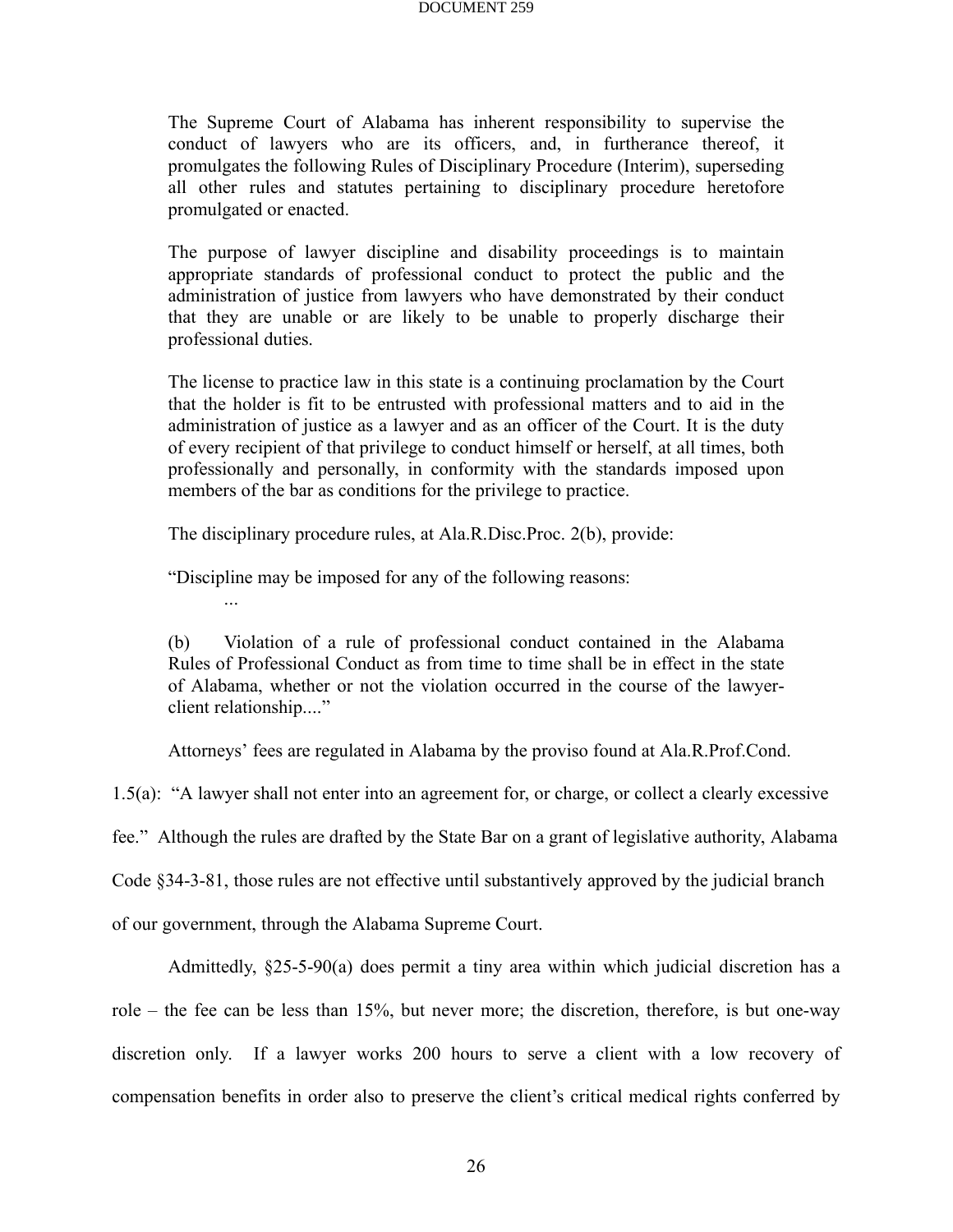§25-5-77, the lawyer will be paid 15% of a low recovery – rather than what the judicial branch might view as a "reasonable fee." The *Castellanos* case from Florida discussed above illustrates the point quite neatly. Although the trial bench in Alabama generally sees far more disputes involving the parties' respective rights and obligations relating to the provision of medical benefits (rather than indemnity benefits), often even after adjudication by order or settlement of claims for indemnity benefits, the Legislature provided no mechanism by which lawyers for claimants can be paid for that work – despite the fact that insurers have nearly unlimited resources with which to pay their lawyers to oppose claimants on the identical medical issues.

For the foregoing reasons, this Court concludes that  $\S25-5-90(a)$  constitutes legislative trespass into a function reserved to the judicial branch of government. In Alabama, the reasonableness of what attorneys charge for their services is a function of the judicial branch of government, not a function of the legislative branch. For these reasons, this Court finds that §25-5-90(a) is unconstitutional under Alabama's constitutional guaranty of separation of powers as well.

# **IV. CONCLUSION AND STAY**

This Court is not blind to the magnitude nor the consequence of its holding. There will be impact on medical providers, who presumably draw great income from the provision of medical care billed to workers' compensation insurers, employers, and self-insurance funds. There will be impact to insurers, given that the sales of, and premiums collected for, workers' compensation insurance in Alabama will halt in the absence of workers' compensation laws. Self-insurance funds will cease function as anything other than vessels paying out claims that existed prior to the declaration of the Act's unconstitutionality. Employers will face tort lawsuits upon the occurrence of industrial actions, subjecting them and co-workers of the injured victim